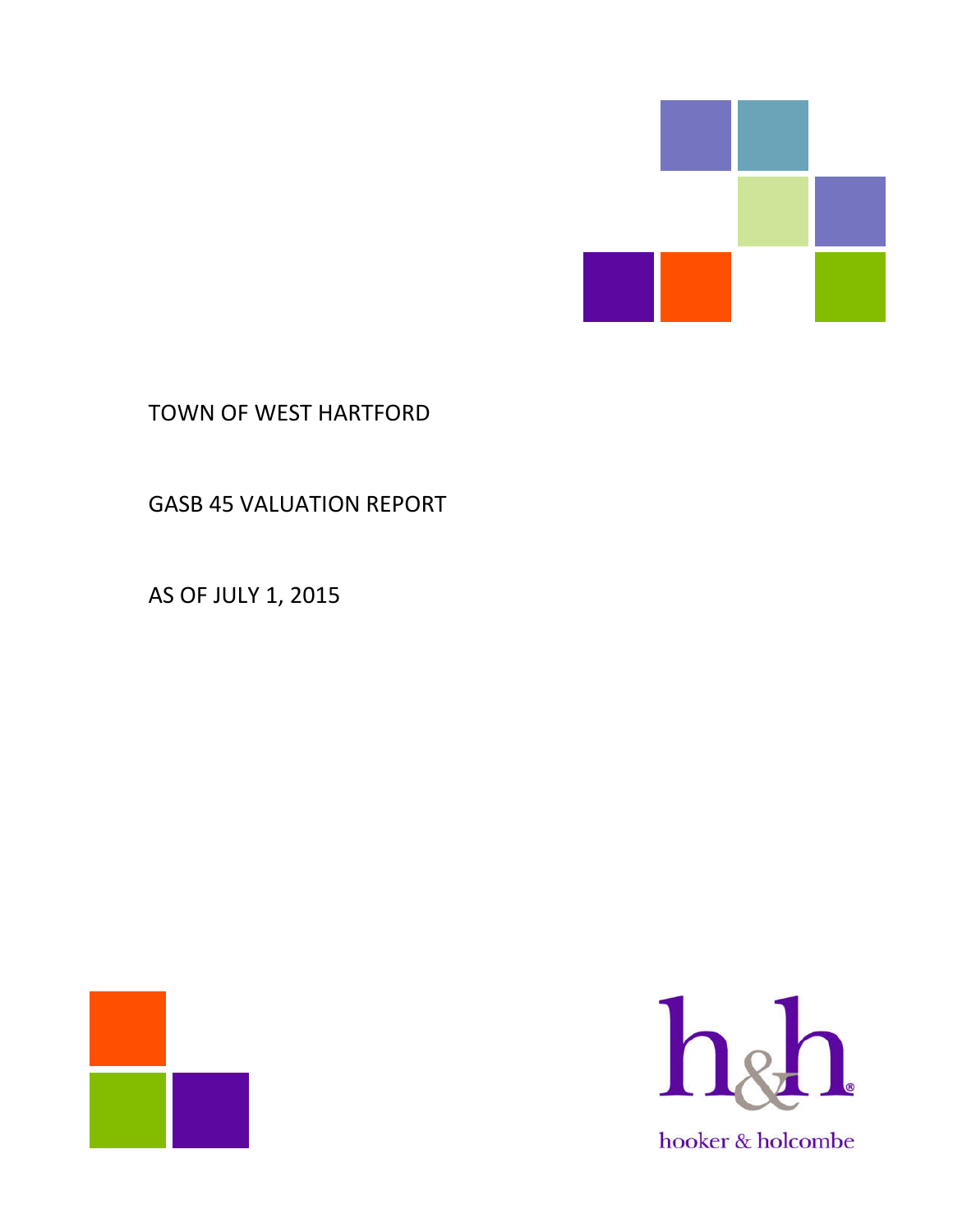

# **Table of Contents**

| <b>Actuarial Certification</b>                                               | $\mathbf{1}$ |
|------------------------------------------------------------------------------|--------------|
| <b>Executive Summary</b>                                                     | 2            |
| <b>Unfunded Actuarial Accrued Liability and Annual Required Contribution</b> | 3            |
| <b>Participant Counts and Average Age</b>                                    | 5            |
| <b>Projected Benefit Payments</b>                                            | 6            |
| <b>Description of Actuarial Methods and Assumptions</b>                      |              |
| <b>Actuarial Methods</b>                                                     | 7            |
| <b>Actuarial Assumptions</b>                                                 | 8            |
| <b>Summary of Plan Provisions</b>                                            | 20           |

# **Report Prepared By:**

Evan W. Woollacott, Jr. Sharad Arora Charad Arora Charad Arora Charad Arora Charad Arora Gwen Zhu<br>
Vice President & Consulting Actuary Actuarial Specialist Charactuarial A Vice President & Consulting Actuary Actuarial Specialist Actuarial Analyst 860.856.2118<br>
ewoollacott@hhconsultants.com sarora@hhconsultants.com gzhu@hhconsultants.com ewoollacott@hhconsultants.com sarora@hhconsultants.com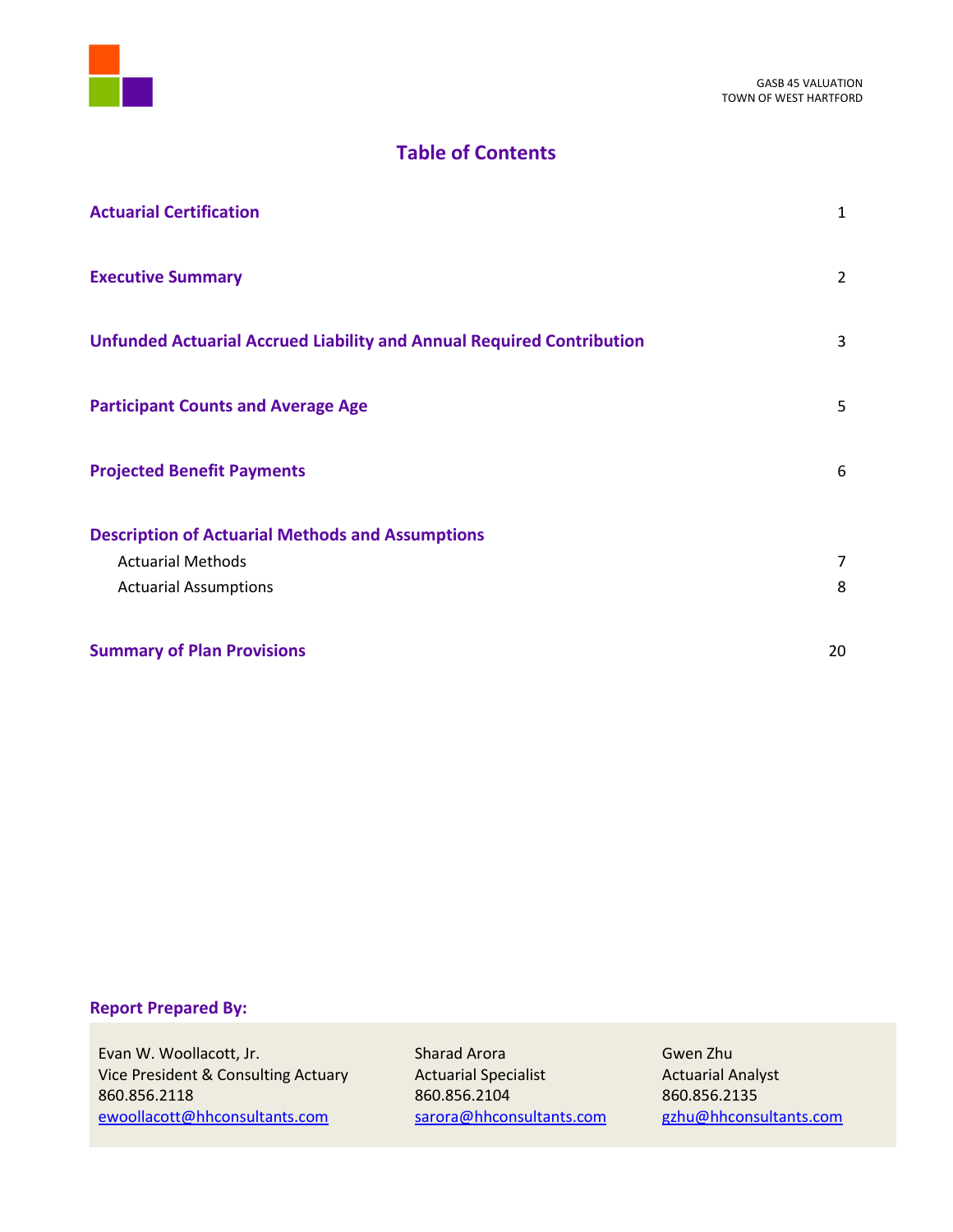

# **Actuarial Certification**

This report presents the results of the July 1, 2015 Actuarial Valuation for the Town of West Hartford postretirement benefit other than pension (OPEB) for Town and Board of Education Employees (the Plan) for the purpose of estimating the funded status of the Plan and determining the Annual Required Contribution (ARC) for the fiscal years ending June 30, 2016, June 30, 2017 and June 30, 2018. This report is intended to satisfy the requirements of Connecticut General Statute 7-450a. This report may not be appropriate for any other purpose.

The valuation has been performed in accordance with generally accepted actuarial principles and practices. It is intended to comply with all applicable Actuarial Standards of Practice.

I certify that the actuarial assumptions and methods that were selected by me and represent my best estimate of anticipated actuarial experience under the Plan.

In preparing this valuation, I have relied on employee data provided by the Plan Sponsor, and on asset and contribution information provided by the Town. I have audited neither the employee data nor the financial information, although I have reviewed them for reasonableness.

The results in this valuation report are based on the Plan as summarized in the *Summary of Plan Provisions* section of this report and the actuarial assumptions and methods detailed in the *Description of Actuarial Methods and Assumptions* section of this report.

Future actuarial measurements may differ significantly from the current measurements presented in this report due to such factors as the following: retiree group benefits program experience differing from that anticipated by the assumptions; changes in assumptions; increase or decreases expected as part of the natural operation of the methodology used for these measurements; and changes in the retiree group benefits program provisions or applicable law. Retiree group benefits models necessarily rely on the use of approximations and estimates and are sensitive to changes in these approximations and estimates. Small variations in these approximations and estimates may lead to significant changes in actuarial measurements. Due to the limited scope of this report, an analysis of the potential range of such future measurements has not been performed.

I am a member of the American Academy of Actuaries and meet its Qualification Standards to render the actuarial opinion contained herein.

Ean W. Woollaws

Evan W. Woollacott, Jr., FCA, MAAA Enrolled Actuary 14-005126

September 20, 2016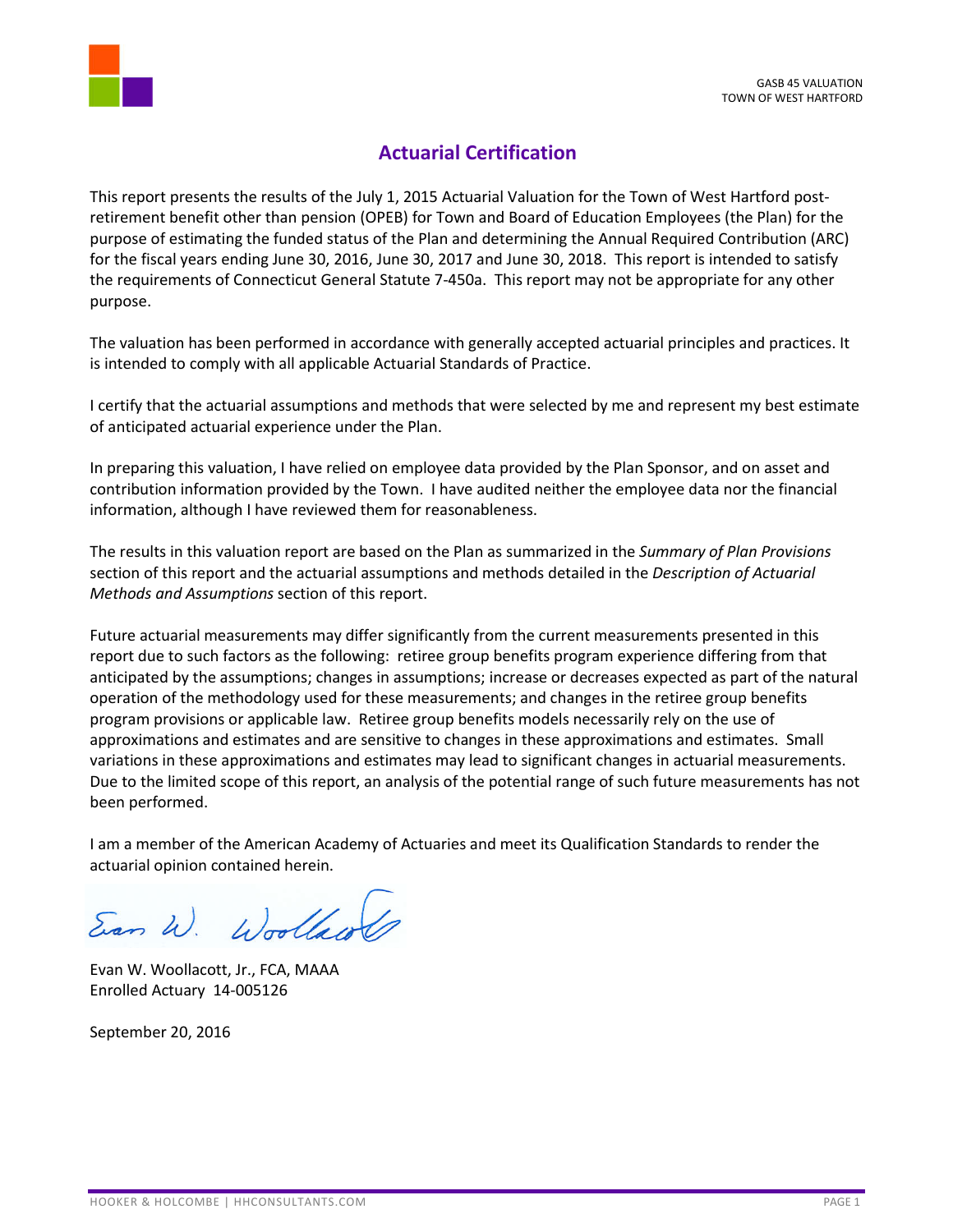

# **Executive Summary**

The July 1, 2015 accrued liability of \$147,594,000 is higher than anticipated. The additional liability is primarily due to morbidity and changes in census data and plan provisions. The changes in assumptions include payroll growth rate, medical trend and a reduction in discount rate from 7.75% to 7.50%. In addition, the actuarial cost method was changed to Entry Age Normal. The cost method change was made to assist with the implementation of GASB 74/75. In total, these assumptions and method changes increased the liability by approximately 2.2%.

Below is a history of the Actuarial Accrued Liability (AAL) and Annual Required Contribution (ARC):

| <b>Schedule of Funding Status and Funding Progress</b> |                                     |                                                         |                               |                        |                    |                                                         |
|--------------------------------------------------------|-------------------------------------|---------------------------------------------------------|-------------------------------|------------------------|--------------------|---------------------------------------------------------|
| <b>Actuarial</b><br><b>Valuation</b><br>Date           | <b>Actuarial Value</b><br>of Assets | <b>Actuarial</b><br>Accrued<br><b>Liabilities (AAL)</b> | <b>Unfunded AAL</b><br>(UAAL) | <b>Funded</b><br>Ratio | Covered<br>Payroll | <b>UAAL</b> as a<br>Percentage<br>of Covered<br>Payroll |
| 7/1/2009                                               | \$0                                 | \$89,038,000                                            | \$89,038,000                  | $0.00\%$               | N/A                | N/A                                                     |
| 7/1/2011                                               | 80,000                              | 107,490,000                                             | 107,410,000                   | 0.07%                  | N/A                | N/A                                                     |
| 7/1/2013                                               | 183,000                             | 118,865,000                                             | 118,682,000                   | 0.15%                  | N/A                | N/A                                                     |
| 7/1/2015                                               | 702,000                             | 147,594,000                                             | 146,892,000                   | 0.48%                  | 105,853,000        | 139%                                                    |

| <b>History of Annual Required</b><br><b>Contribution (ARC)</b> |                                             |  |
|----------------------------------------------------------------|---------------------------------------------|--|
| Year Ended<br>June 30                                          | Annual<br>Required<br>Contribution<br>(ARC) |  |
| 2012                                                           | \$7,318,000                                 |  |
| 2013                                                           | 8,506,000                                   |  |
| 2014                                                           | 8,999,000                                   |  |
| 2015                                                           | 9,780,000                                   |  |
| 2016                                                           | 11,981,000                                  |  |
| 2017                                                           | 12,689,000                                  |  |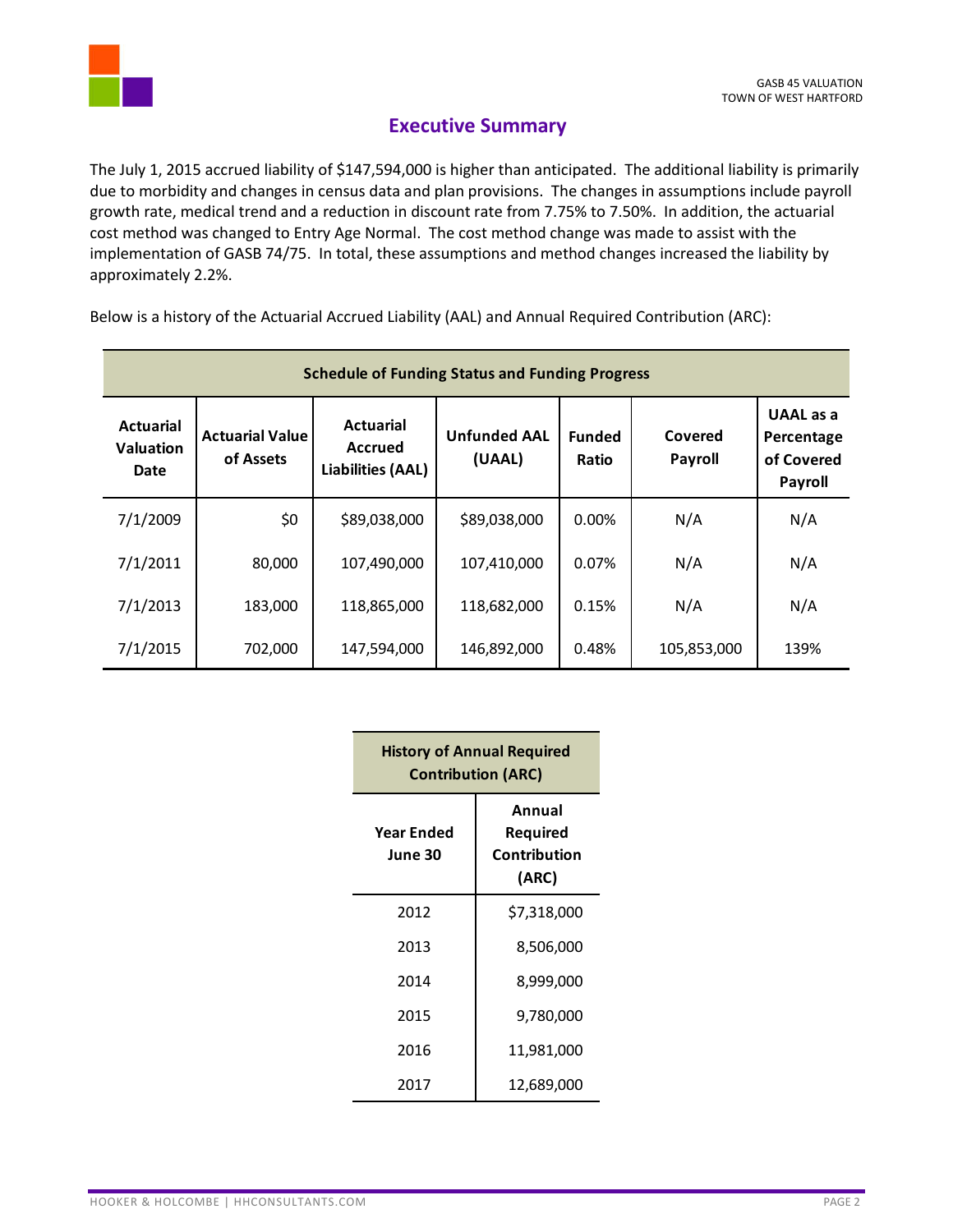# **Unfunded Actuarial Accrued Liability**

| <b>GASB 45 Unfunded Actuarial Accrued Liability (UAAL)</b>     |               |              |                  |                      |                       |
|----------------------------------------------------------------|---------------|--------------|------------------|----------------------|-----------------------|
| <b>Actuarial Accrued</b><br>Liability (AAL) 7/1/2015           | Police & Fire | Town         | <b>Certified</b> | <b>Non-Certified</b> | Grand<br><b>Total</b> |
| Actives                                                        | \$19,533,000  | \$11,396,000 | \$4,678,000      | \$10,897,000         | \$46,504,000          |
| Retirees                                                       | 47,979,000    | 30,396,000   | 9,316,000        | 13,399,000           | 101,090,000           |
| Total                                                          | 67,512,000    | 41,792,000   | 13,994,000       | 24,296,000           | 147,594,000           |
| Assets 7/1/2015                                                | 321,000       | 198,000      | 67,000           | 116,000              | 7 <u>02,000</u>       |
| <b>Unfunded Actuarial Accrued</b><br>Liability (UAAL) 7/1/2015 | 67,191,000    | 41,594,000   | 13,927,000       | 24,180,000           | 146,892,000           |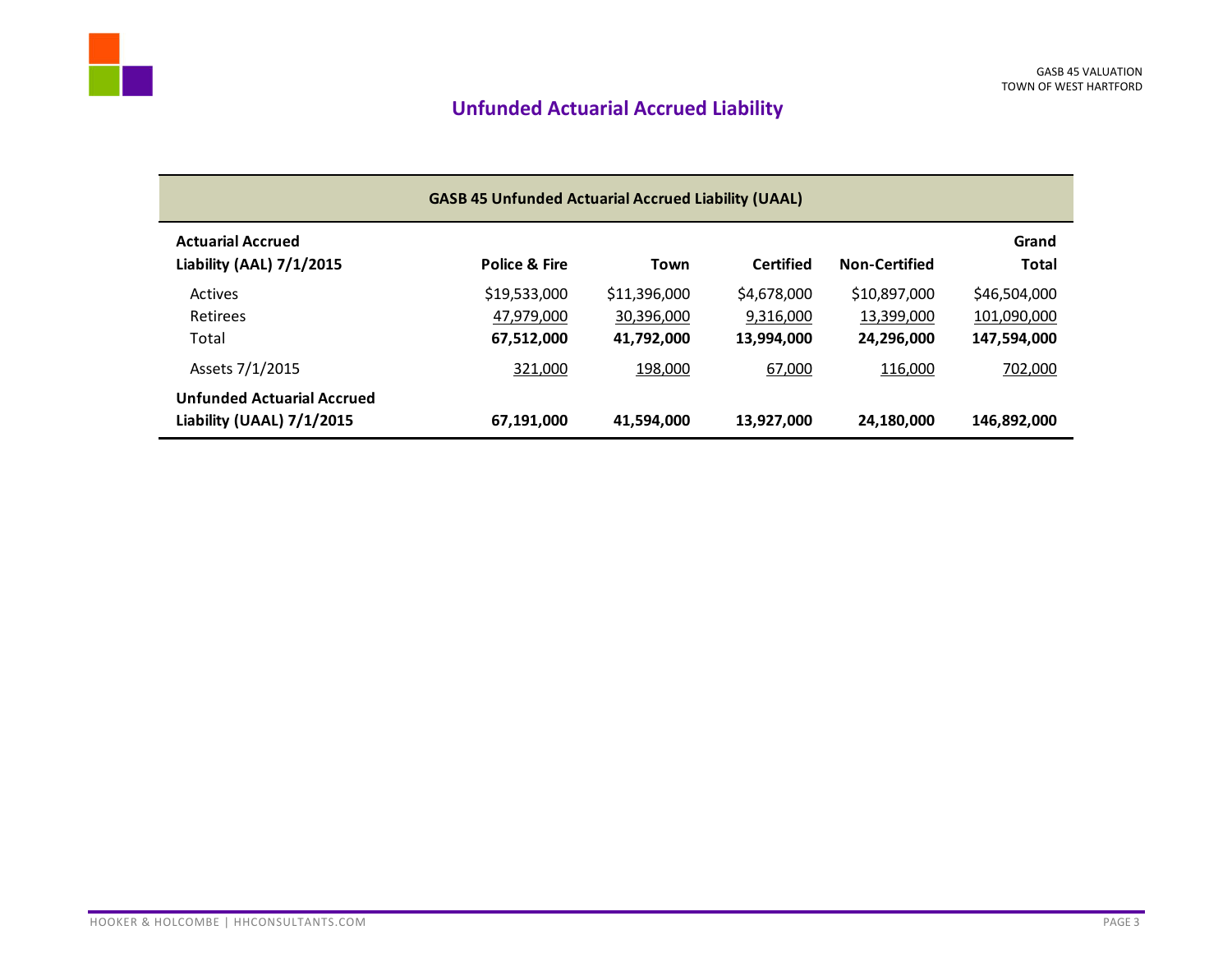# **Annual Required Contribution**

| <b>GASB 45 Annual Required Contribution (ARC)</b> |                                                   |                |                  |                      |              |
|---------------------------------------------------|---------------------------------------------------|----------------|------------------|----------------------|--------------|
| <b>Annual Required Contribution (ARC)</b>         |                                                   |                |                  |                      | Grand        |
| 2015 / 2016 Fiscal Year                           | <b>Police &amp; Fire</b>                          | Town           | <b>Certified</b> | <b>Non-Certified</b> | <b>Total</b> |
| <b>Normal Cost</b>                                | \$1,203,000                                       | \$391,000      | \$224,000        | \$349,000            | \$2,167,000  |
| 30 Year Amortization of UAAL                      | 4,110,000                                         | 2,544,000      | 852,000          | 1,479,000            | 8,985,000    |
| Interest - Mid Year Payments                      | 199,000                                           | 110,000        | 40,000           | 69,000               | 418,000      |
| <b>Employee Contributions</b>                     | (319,000)                                         | $\overline{0}$ | $\underline{0}$  | $\underline{0}$      | (319,000)    |
| Total ARC 2015 / 2016                             | 5,193,000                                         | 3,045,000      | 1,116,000        | 1,897,000            | 11,251,000   |
| Expected Benefit Payments 2015 / 2016             | 3,472,000                                         | 2,702,000      | 736,000          | 1,310,000            | 8,220,000    |
| ARC minus EBP 2015 / 2016                         | 1,721,000                                         | 343,000        | 380,000          | 587,000              | 3,031,000    |
|                                                   | <b>GASB 45 Annual Required Contribution (ARC)</b> |                |                  |                      |              |
| <b>Annual Required Contribution (ARC)</b>         |                                                   |                |                  |                      | Grand        |
| 2016 / 2017 Fiscal Year                           | <b>Police &amp; Fire</b>                          | Town           | <b>Certified</b> | <b>Non-Certified</b> | Total        |
| <b>Normal Cost</b>                                | \$1,245,000                                       | \$405,000      | \$232,000        | \$361,000            | \$2,243,000  |
| 29 Year Amortization of UAAL                      | 4,436,000                                         | 2,685,000      | 916,000          | 1,586,000            | 9,623,000    |
| Interest - Mid Year Payments                      | 213,000                                           | 116,000        | 43,000           | 73,000               | 445,000      |
| <b>Employee Contributions</b>                     | (330,000)                                         | <u>0</u>       | $\overline{0}$   | 0                    | (330,000)    |
| Total ARC 2016 / 2017                             | 5,564,000                                         | 3,206,000      | 1,191,000        | 2,020,000            | 11,981,000   |
| Expected Benefit Payments 2016 / 2017             | 3,724,000                                         | 2,902,000      | 788,000          | 1,426,000            | 8,840,000    |
| ARC minus EBP 2016 / 2017                         | 1,840,000                                         | 304,000        | 403,000          | 594,000              | 3,141,000    |
| <b>Annual Required Contribution (ARC)</b>         |                                                   |                |                  |                      | Grand        |
| 2017 / 2018 Fiscal Year                           | Police & Fire                                     | Town           | <b>Certified</b> | <b>Non-Certified</b> | Total        |
| <b>Normal Cost</b>                                | \$1,289,000                                       | \$419,000      | \$240,000        | \$374,000            | \$2,322,000  |
| 28 Year Amortization of UAAL                      | 4,757,000                                         | 2,812,000      | 980,000          | 1,689,000            | 10,238,000   |
| Interest - Mid Year Payments                      | 227,000                                           | 121,000        | 46,000           | 77,000               | 471,000      |
| <b>Employee Contributions</b>                     | (342,000)                                         | <u>0</u>       | $\overline{0}$   | $\overline{0}$       | (342,000)    |
| Total ARC 2017 / 2018                             | 5,931,000                                         | 3,352,000      | 1,266,000        | 2,140,000            | 12,689,000   |
| Expected Benefit Payments 2017 / 2018             | 3,998,000                                         | 3,044,000      | 830,000          | 1,574,000            | 9,446,000    |
| ARC minus EBP 2017 / 2018                         | 1,933,000                                         | 308,000        | 436,000          | 566,000              | 3,243,000    |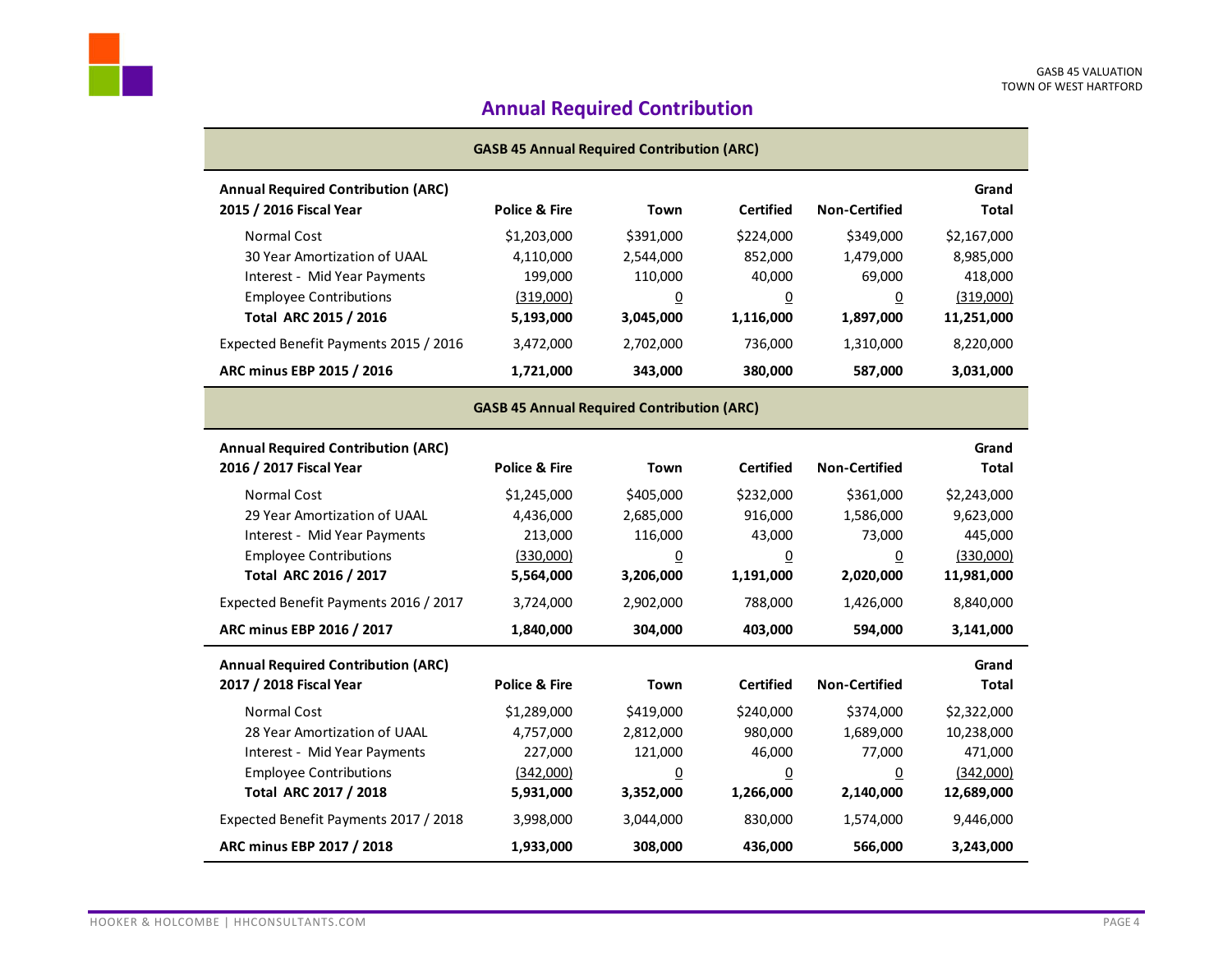

# **Participant Counts and Average Age as of July 1, 2015**

| <b>Participant Counts</b> |                            |            |              |
|---------------------------|----------------------------|------------|--------------|
| Group                     | <b>Active Participants</b> | Retirees*  | <b>Total</b> |
| Police & Fire             | 213                        | 292        | 505          |
| Town                      | 206                        | 269        | 475          |
| <b>BOE Certified</b>      | 756                        | 109        | 865          |
| <b>BOE Non Certified</b>  | <u>197</u>                 | <u>161</u> | 358          |
| Total                     | 1,372                      | 831        | 2,203        |

| <b>Average Age and Service</b> |                           |                               |                       |
|--------------------------------|---------------------------|-------------------------------|-----------------------|
| Group                          | <b>Active Average Age</b> | <b>Active Average Service</b> | Retirees Average Age* |
| Police & Fire                  | 38.7                      | 11.1                          | 66.3                  |
| Town                           | 50.6                      | 15.1                          | 73.3                  |
| <b>BOE Certified</b>           | 44.8                      | 12.0                          | 67.9                  |
| <b>BOE Non Certified</b>       | 53.9                      | 15.8                          | 75.2                  |

*\* Does not include spouses of retirees*

# **Participant Counts and Average Age as of July 1, 2013**

| <b>Participant Counts</b> |                            |            |              |
|---------------------------|----------------------------|------------|--------------|
| Group                     | <b>Active Participants</b> | Retirees*  | <b>Total</b> |
| Town                      | 376                        | 564        | 940          |
| <b>BOE Certified</b>      | 791                        | 100        | 891          |
| <b>BOE Non Certified</b>  | <u>178</u>                 | <u>146</u> | 324          |
| Total                     | 1,345                      | 810        | 2,155        |

| <b>Average Age and Service</b> |                           |                       |  |
|--------------------------------|---------------------------|-----------------------|--|
| Group                          | <b>Active Average Age</b> | Retirees Average Age* |  |
| Town                           | 44.6                      | 69.1                  |  |
| <b>BOE Certified</b>           | 44.9                      | 66.2                  |  |
| <b>BOE Non Certified</b>       | 52.8                      | 61.1                  |  |

*\* Does not include spouses of retirees*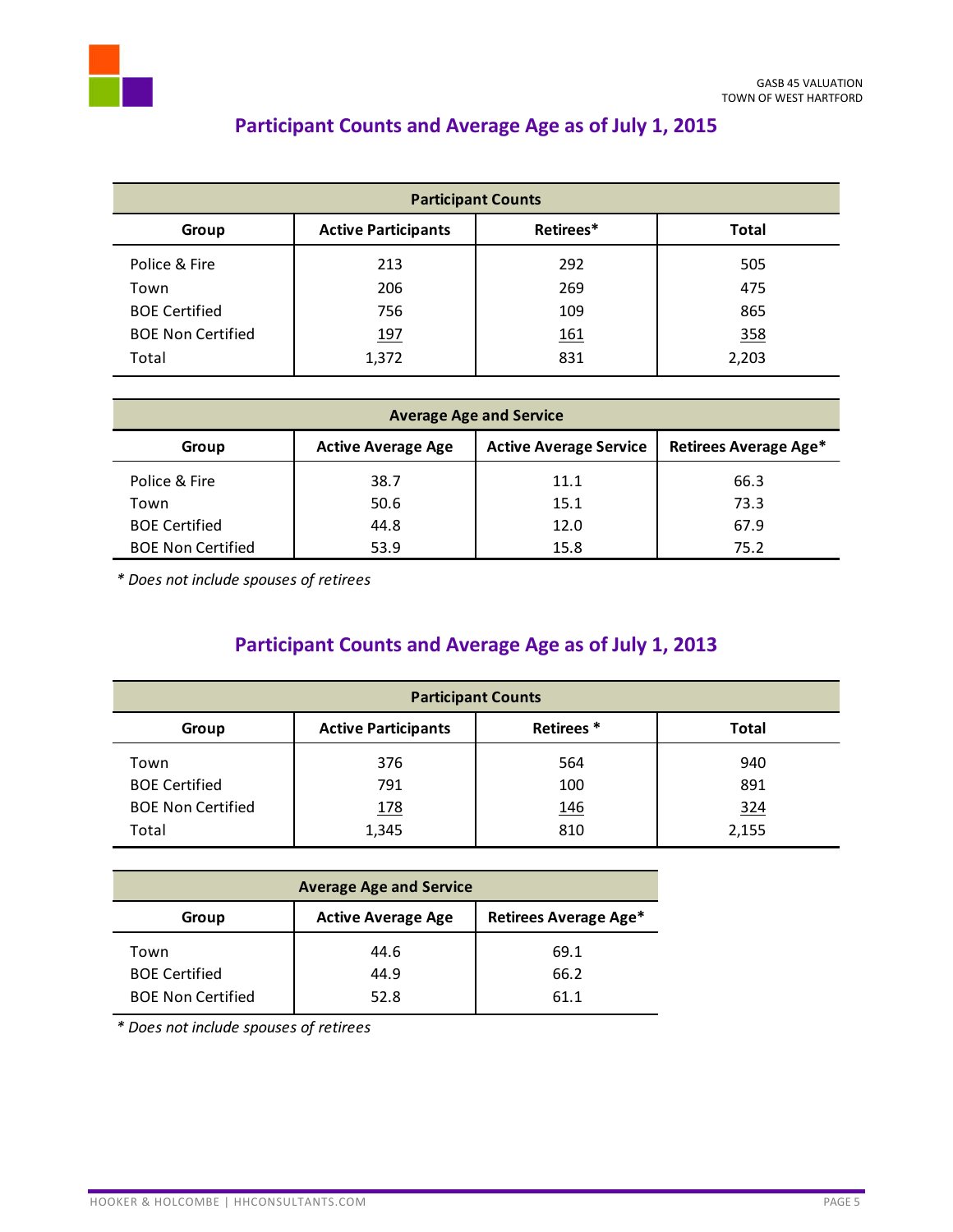

# **Projected Benefit Payments**

| <b>Fiscal Year</b><br><b>Beginning</b><br><b>July 1st</b> | <b>Currently Active</b><br><b>Employees</b> | <b>Currently Retired</b><br><b>Employees</b> | <b>Total</b> |
|-----------------------------------------------------------|---------------------------------------------|----------------------------------------------|--------------|
| 2015                                                      | \$196,000                                   | \$8,024,000                                  | \$8,220,000  |
| 2016                                                      | 582,000                                     | 8,258,000                                    | 8,840,000    |
| 2017                                                      | 967,000                                     | 8,479,000                                    | 9,446,000    |
| 2018                                                      | 1,385,000                                   | 8,636,000                                    | 10,021,000   |
| 2019                                                      | 1,851,000                                   | 8,746,000                                    | 10,597,000   |
| 2020                                                      | 2,333,000                                   | 8,808,000                                    | 11,141,000   |
| 2021                                                      | 2,829,000                                   | 8,794,000                                    | 11,623,000   |
| 2022                                                      | 3,344,000                                   | 8,751,000                                    | 12,095,000   |
| 2023                                                      | 3,822,000                                   | 8,715,000                                    | 12,537,000   |
| 2024                                                      | 4,279,000                                   | 8,748,000                                    | 13,027,000   |
| 2025                                                      | 4,817,000                                   | 8,636,000                                    | 13,453,000   |
| 2026                                                      | 5,333,000                                   | 8,517,000                                    | 13,850,000   |
| 2027                                                      | 5,817,000                                   | 8,430,000                                    | 14,247,000   |
| 2028                                                      | 6,248,000                                   | 8,217,000                                    | 14,465,000   |
| 2029                                                      | 6,657,000                                   | 7,992,000                                    | 14,649,000   |
| 2030                                                      | 7,090,000                                   | 7,738,000                                    | 14,828,000   |
| 2031                                                      | 7,310,000                                   | 7,521,000                                    | 14,831,000   |
| 2032                                                      | 7,658,000                                   | 7,272,000                                    | 14,930,000   |
| 2033                                                      | 7,992,000                                   | 7,135,000                                    | 15,127,000   |
| 2034                                                      | 8,270,000                                   | 7,019,000                                    | 15,289,000   |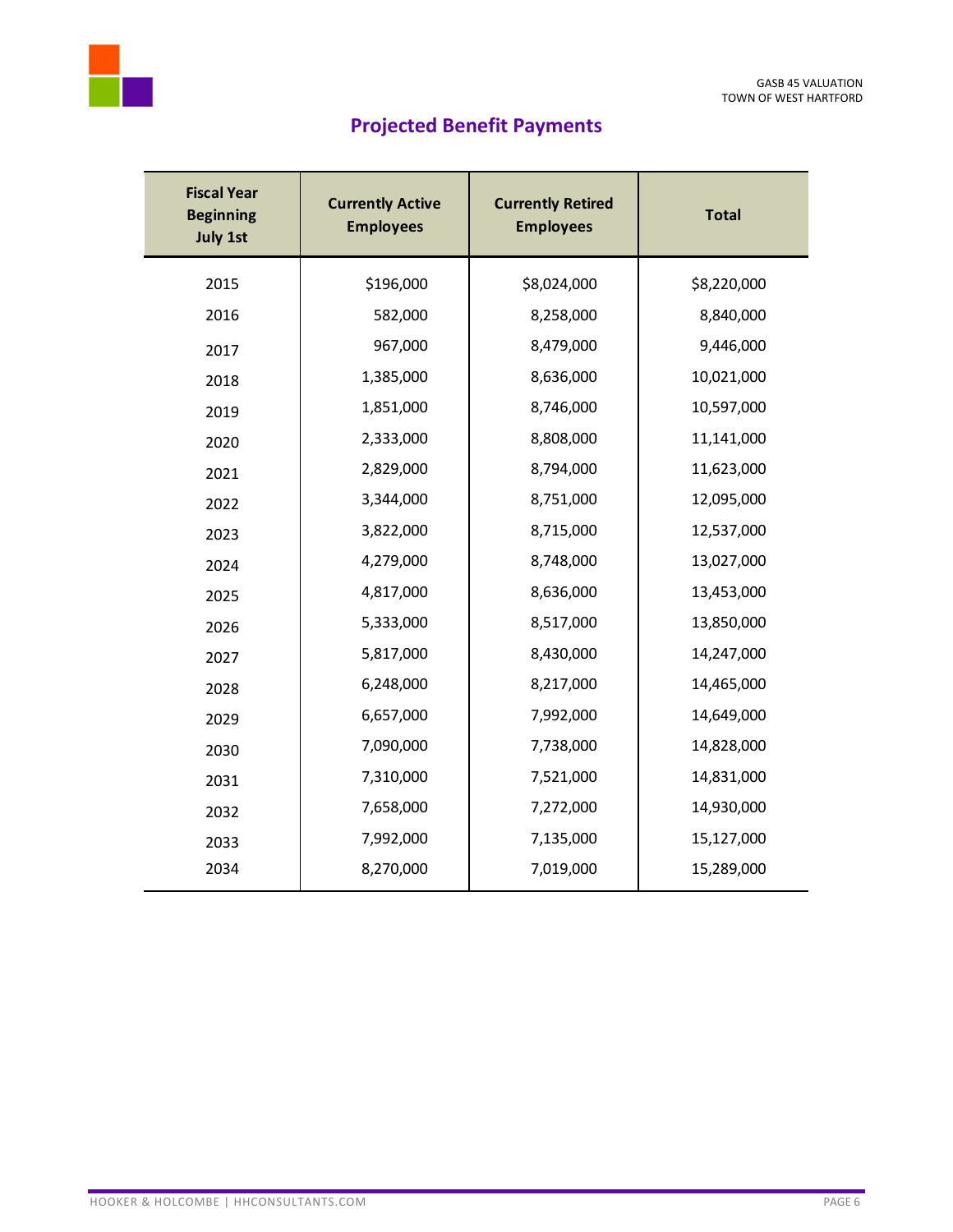

# **Description of Actuarial Methods**

## **Actuarial Cost Method: Entry Age Normal**

#### **Normal Cost**

The normal cost is the sum of the individual normal costs for all active participants. For an active participant, the normal cost is the participant's normal cost accrual rate, multiplied by the participant's current compensation. The normal cost accrual rate equals the present value of future benefits for the participant, determined as of the participant's entry age, divided by the present value of the compensation expected to be paid to the participant for each year of the participant's anticipated future service, determined as of the participant's entry age.

## **Accrued Liability**

A participant's accrued liability equals the present value, at the participant's attained age, of future benefits, less the present value at the participant's attained age of the individual normal costs payable in the future. A beneficiary's accrued liability equals the present value, at the beneficiary's attained age, of future benefits

The entry age used for each active participant is the participant's age at the time he or she would have commenced participation if the plan had always been in existence under current terms, or the age as of which he or she first earns service credits for purposes of benefit accrual under the current terms of the plan.

#### **Amortization Method**

The Unfunded Accrued Liability is amortized each year over a closed 30-year period. In addition, amortization growth based upon the table below was used.

| <b>Fiscal</b> | Amortization<br>Growth |
|---------------|------------------------|
| 2016          | 2.50%                  |
| 2017          | 2.25%                  |
| 2018          | 2.00%                  |

# **Asset Valuation Method**

Market Value.

# **Contribution Policy**

The plan sponsors' contribution policy is to phase into funding 100% of the Annual Required Contribution (ARC) by fiscal 2024.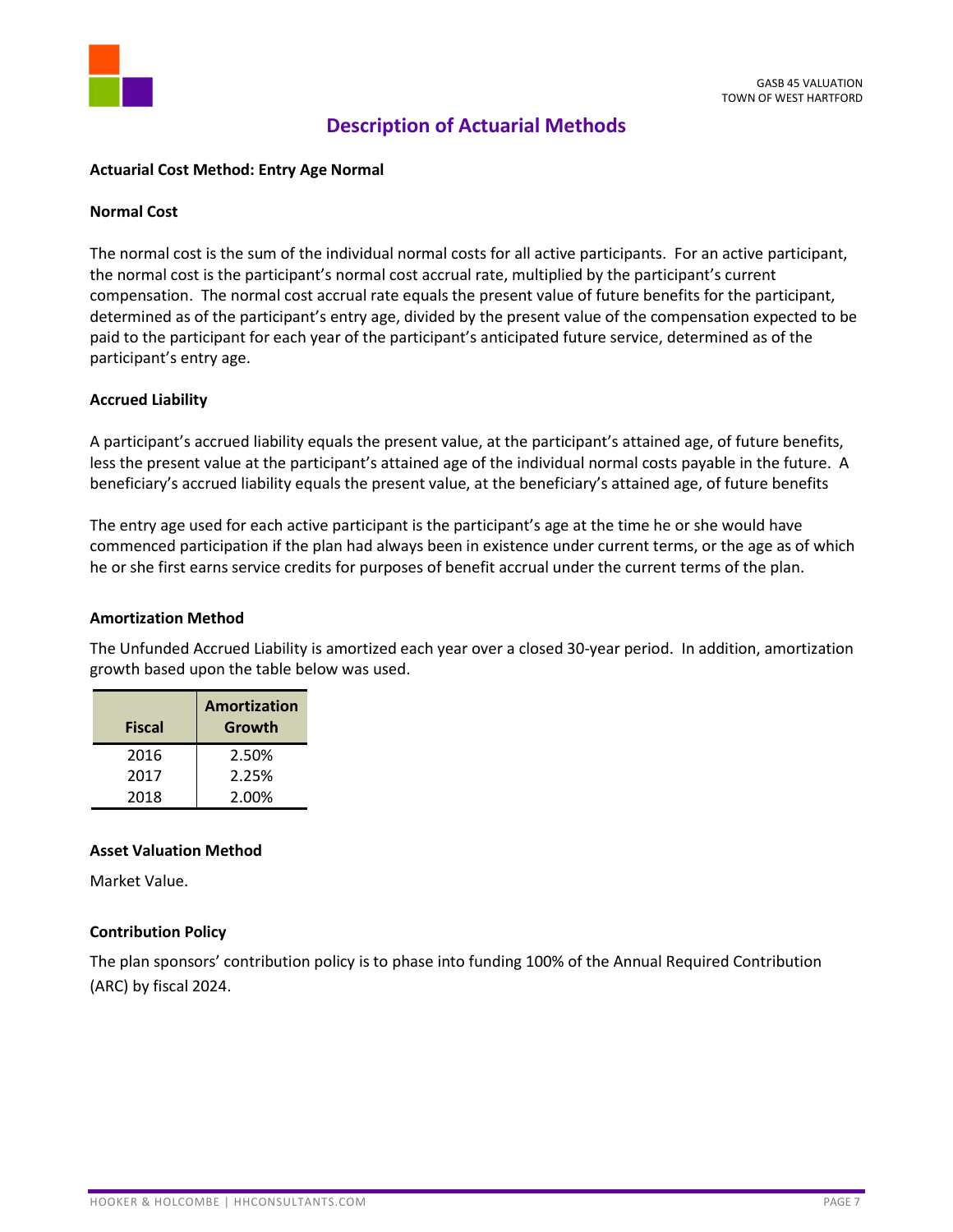

# **Actuarial Assumptions – Town and BOE Non-Certified**

#### **Interest**

7.50% (prior: 7.75%)

Since the OPEB plan is funded, the selection of the discount rate is based on the expected long-term return on plan assets.

# **Inflation**

2.5%

This assumption is based on long-term historical inflation. While near-term averages have been lower, we do not believe this trend will continue indefinitely and expect that there will be a reversion to the long-term average.

# **Payroll Growth**

3.5% (prior 4.0%)

# **Mortality**

RP-2000 Mortality Table with separate male and female rates, with separate tables for non-annuitants and annuitants, projected to the valuation date with Scale AA.

#### **Mortality Improvement**

Projected from valuation date to 2020 using Scale AA.

We have selected a mortality assumption commonly used by public retirement systems. It is based on recently published pension mortality studies released by the Society of Actuaries. We are using Scale AA because it is consistent with recent industry analysis of future mortality improvement based on Social Security data.

#### **Assumed Rates of Retirement**

| Age   | Rate |
|-------|------|
| 45-49 | 1%   |
| 50-54 | 3    |
| 55-59 | 5    |
| 60    | 15   |
| 61-64 | 10   |
| 65-69 | 40   |
| 70    | 100  |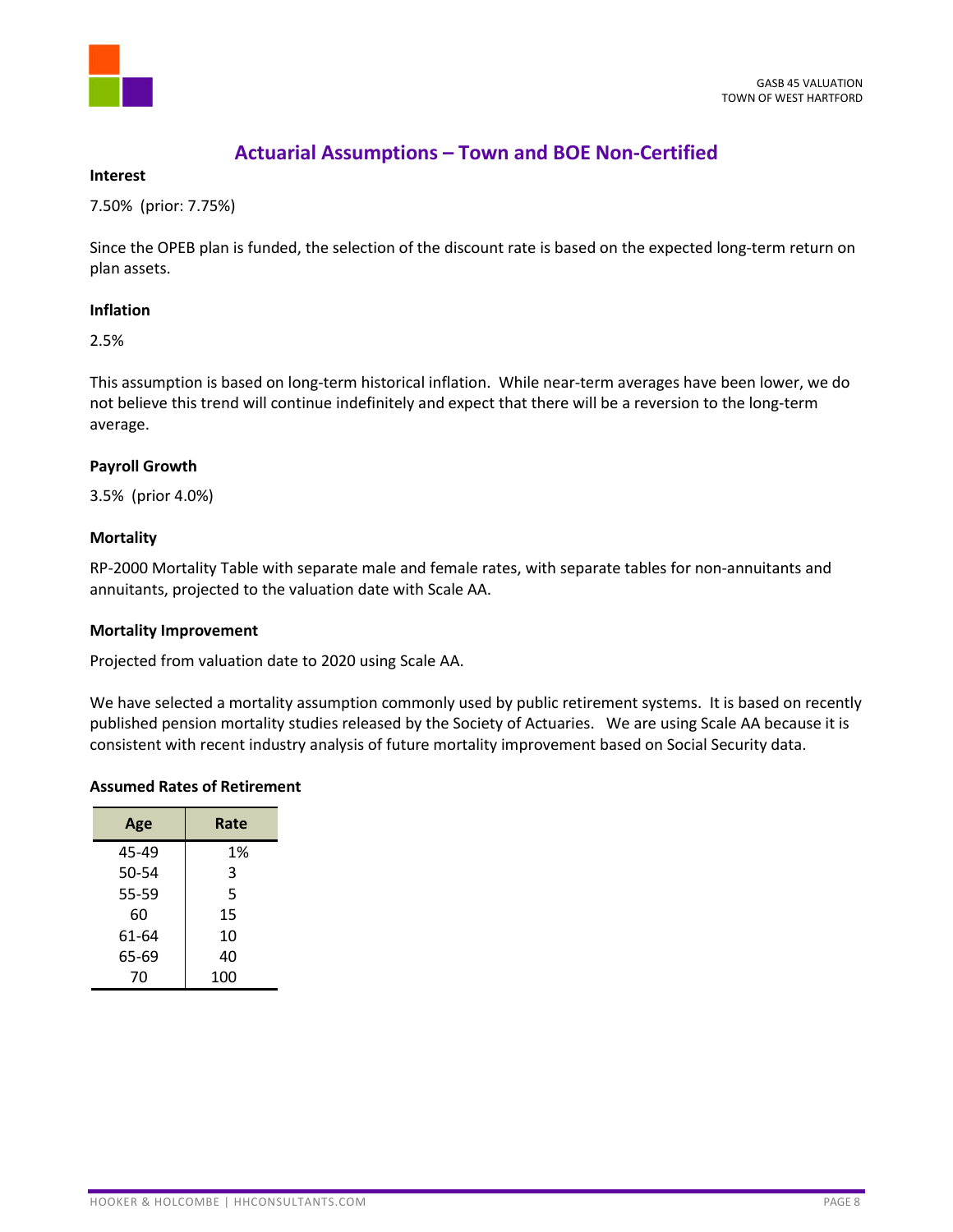

#### **Service-Based Withdrawal Rates**

|     | <b>Service</b> |         |       |       |
|-----|----------------|---------|-------|-------|
| Age | $0 - 2$        | $3 - 5$ | $6-9$ | $10+$ |
| 20  | 30%            | 12%     | 8%    | 6%    |
| 25  | 25             | 11      |       | 5     |
| 30  | 20             | 10      | 6     |       |
| 35  | 15             | 9       | 5     | 3     |
| 40+ | 10             | 8       |       | 2     |

# **Assumed Rates of Disability**

| Age | Rate |  |
|-----|------|--|
| 20  | .08% |  |
| 30  | .09  |  |
| 40  | .17  |  |
| 50  | .51  |  |
| 60  | 1.44 |  |

The actuarial assumptions in regards to rates of decrements shown above are based on a standard table modified for certain plan features such as eligibility for full and early retirement where applicable and input from the plan sponsor.

#### **Amortization Growth Rate**

Starts at 2.5% in 2015 decreasing by 0.25% per year down to 0% in 2025 and beyond. (prior: 4.0%)

#### **Average Annual Premium**

| <b>Pre-65:</b>           | <b>Single</b> | Dual     |
|--------------------------|---------------|----------|
| <b>BOE-Non-Certified</b> | \$7,880       | \$17,099 |
| <b>Town Actives</b>      | 8,097         | 16,599   |
| <b>Town Retirees</b>     | 9.815         | 20,151   |
| Post-65:                 |               |          |
| <b>Town Retirees</b>     | \$4,356       | \$8,928  |

Premiums were used as the basis for per capita costs.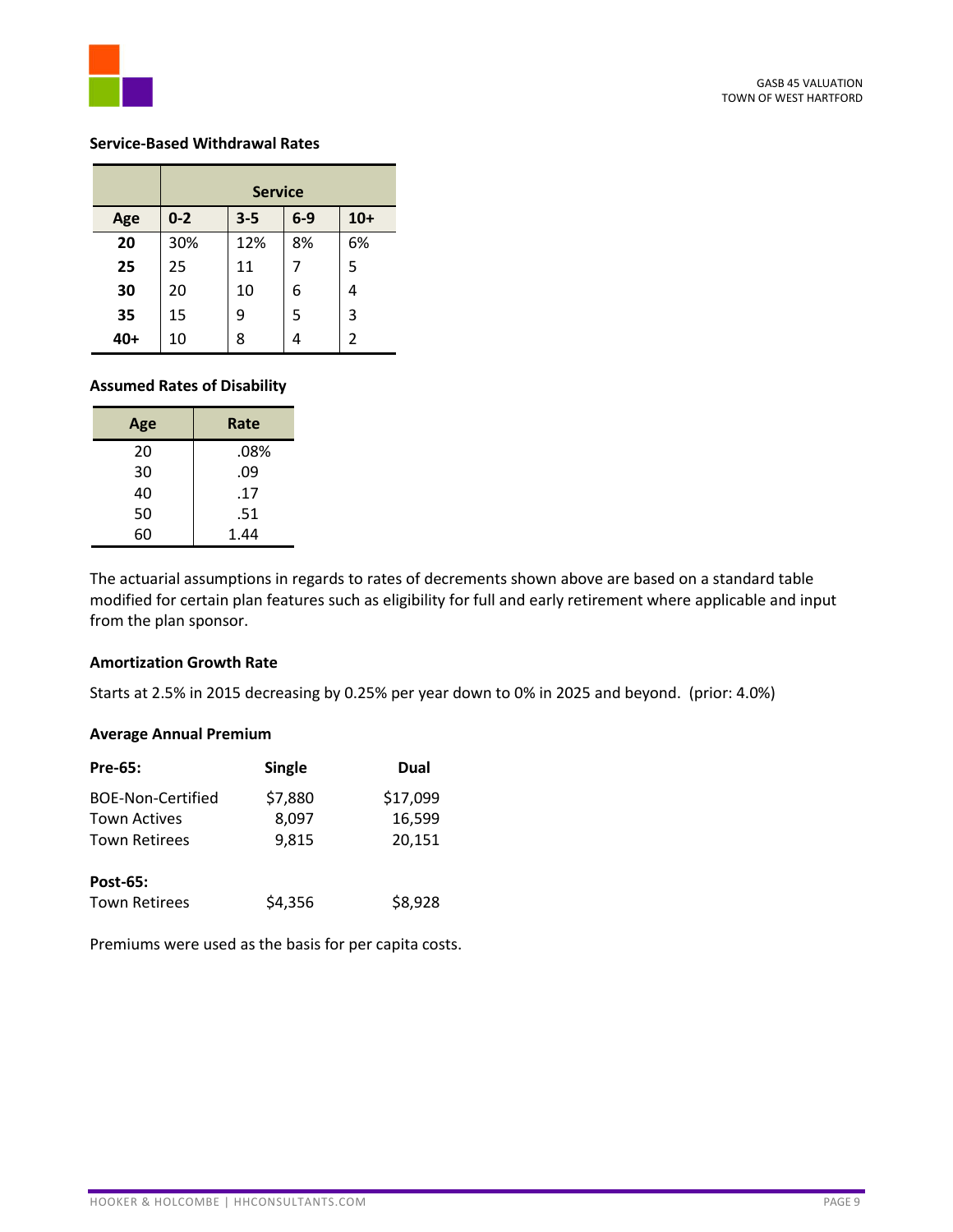# **Expected per Capita Claims (without Medicare Coordination)**

We assume that actual claims will be distributed according to the following morbidity table:

# **BOE Non-Certified (Pre-65)**

| <b>Sample Age</b> | <b>Expected Claim</b> |
|-------------------|-----------------------|
| 45                | \$6,775               |
| 50                | 7,854                 |
| 55                | 9,238                 |
| 60                | 11,025                |
| 64                | 12,997                |

# **Town Actives (Pre-65)**

| <b>Sample Age</b> | <b>Expected Claim</b> |
|-------------------|-----------------------|
| 45                | \$7,607               |
| 50                | 8,819                 |
| 55                | 10,373                |
| 60                | 12,379                |
| 64                | 14,594                |

# **Town Retirees (Pre-65)**

| <b>Sample Age</b> | <b>Expected Claim</b> |
|-------------------|-----------------------|
| 45                | \$6,634               |
| 50                | 7,690                 |
| 55                | 9,045                 |
| 60                | 10,795                |
| 64                | 12,726                |

# **Town Retirees (Post-65)**

| <b>Sample Age</b> | <b>Expected Claim</b> |
|-------------------|-----------------------|
| 65                | \$3,440               |
| 70                | 3,987                 |
| 75                | 4,511                 |
| 80                | 4,981                 |
| 85                | 5,235                 |

The sample per capita claims were developed as follows: Using the total count of active employees and retired participants currently electing medical coverage, we calculate the total projected claims by multiplying the total count by the average annual premium. Using the cost increases derived from a study sponsored by the Society of Actuaries Section prepared by J.P Petertil from August 1, 2003: "Aging Curves for Health Care Costs in Retirement", we allocate the total projected claims by age.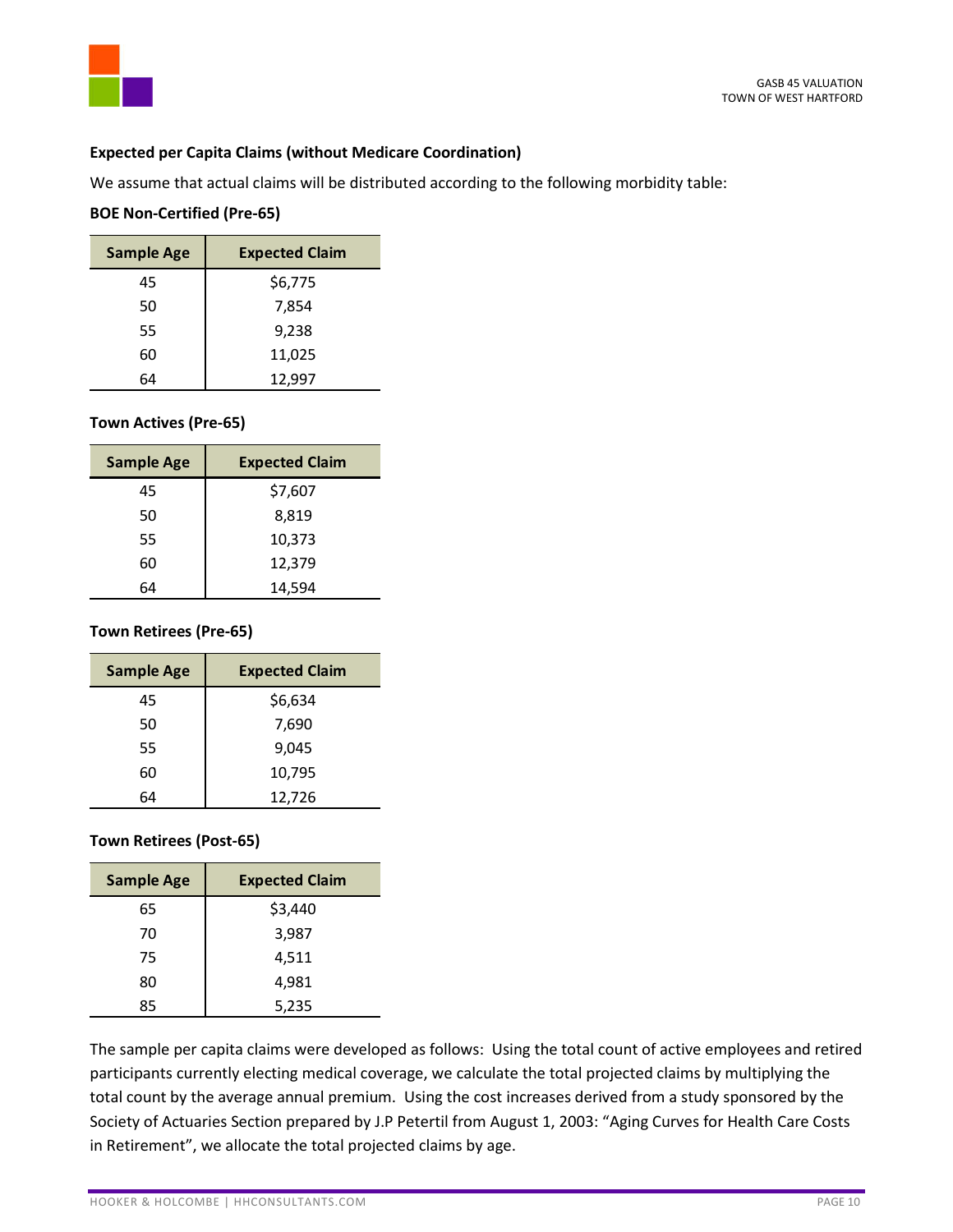

For BOE Non-Certified and Town active plans integrated with Medicare, the premium is assumed to be unaffected by age.

# **Trend**

Medical trend starts at 8.0% in 2015, decreases by 0.5% per year down to 4.5% in 2022 and beyond. (prior: 6.80% grading down to an ultimate inflation rate of 4.7% over a period of 72 years)

Health care trend rates reflect both the current and long-term outlook for increases in health care costs. The short term trend rate is based on recent industry surveys, plan experience and near-term expectations. The long term trend rate is based on our general inflation assumption of 2.5% plus *2%* to reflect expectations for long-term medical inflation.

# **Utilization**

We assume that 95% of actives and 65% of their spouses will elect medical benefit at retirement.

The actuarial assumptions in regards to utilization shown above are based on standard assumptions modified for certain plan features such as eligibility for full and early retirement where applicable and input from the plan sponsor.

## **Marriage Rates at Retirement**

We assume 80% of active males and 65% of active females will be married at retirement, and that husbands will be 3 years older than their wives.

# **Patient Protection and Affordable Care Act (PPACA)**

#### High Cost Plan Excise Tax ("Cadillac Tax"):

Effective in 2020 there will be a 40% excise tax on per capita medical benefit costs in excess of certain thresholds, which (in 2018) are \$10,200 for single coverage and \$27,500 for family coverage for Medicare eligible retirees. Thresholds (in 2018) for retirees who are between ages 55 and 65 are \$11,850 and \$30,950 for single and family coverage respectively.

After 2018, the thresholds are indexed by CPI (CPI +1% in 2018 only). CPI is assumed to be 3.0% in all future years. The impact of this future excise tax has been reflected in plan liabilities.

#### Other Requirements of PPACA:

Extended coverage for adult children and 100% coverage of preventive care are assumed to be reflected in per capita costs.

Elimination of lifetime maximum benefits and removal of the limits on essential healthcare are assumed to have no impact on plan liabilities.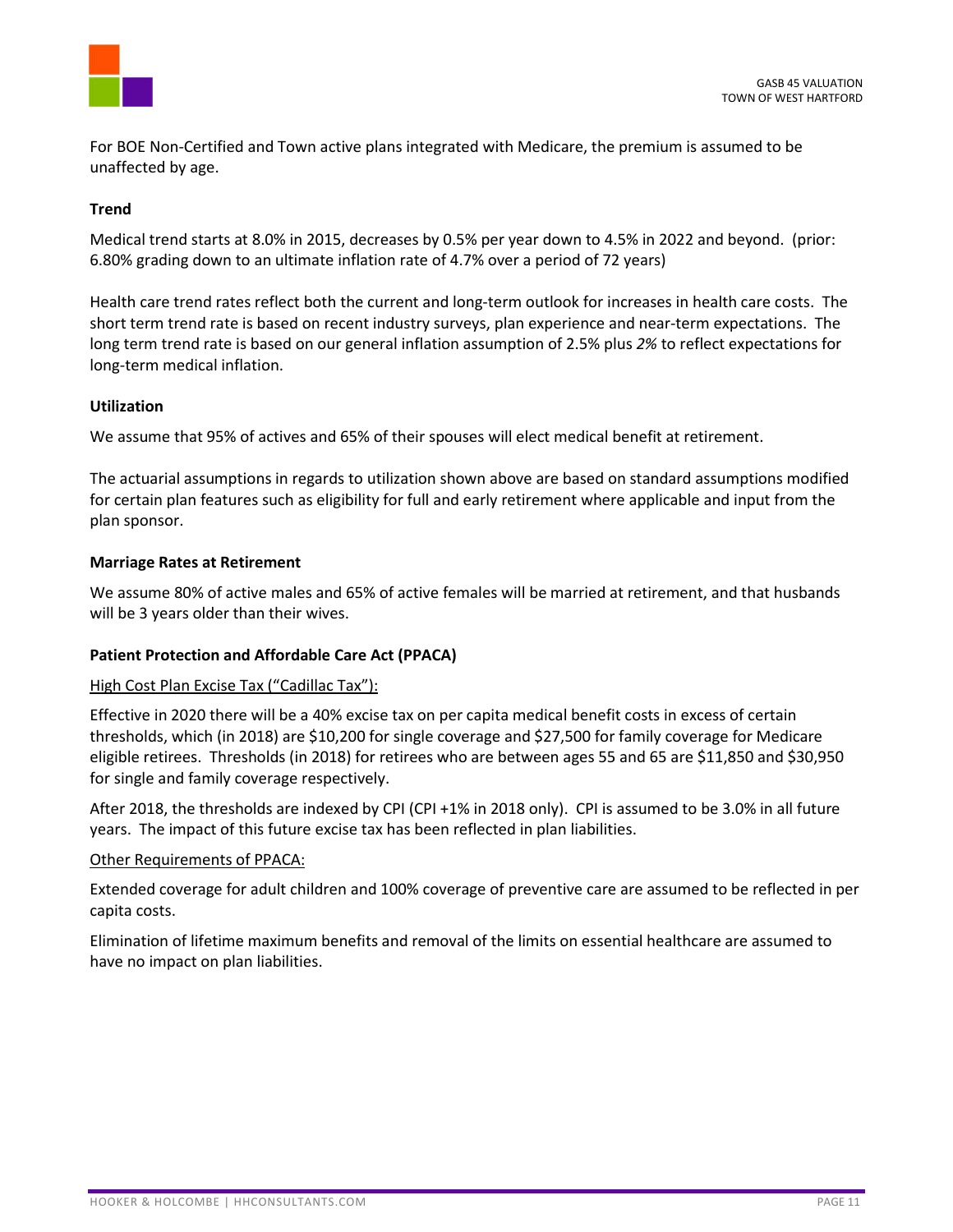

# **Actuarial Assumptions – BOE Certified**

#### **Interest**

7.50% (prior: 7.75%)

Since the OPEB plan is funded, the selection of the discount rate is based on the expected long-term return on plan assets.

# **Inflation**

2.5%

This assumption is based on long-term historical inflation. While near-term averages have been lower, we do not believe this trend will continue indefinitely and expect that there will be a reversion to the long-term average.

# **Payroll Growth**

3.5% (prior: 4.0%)

# **Mortality**

RP-2000 Mortality Table with separate male and female rates, with 2-year setback and separate tables for nonannuitants and annuitants, projected to the valuation date with Scale AA.

# **Mortality Improvement**

Projected from valuation date to 2020 using Scale AA.

We have selected a mortality assumption commonly used by public retirement systems. It is based on recently published pension mortality studies released by the Society of Actuaries. We are using Scale AA because it is consistent with recent industry analysis of future mortality improvement based on Social Security data.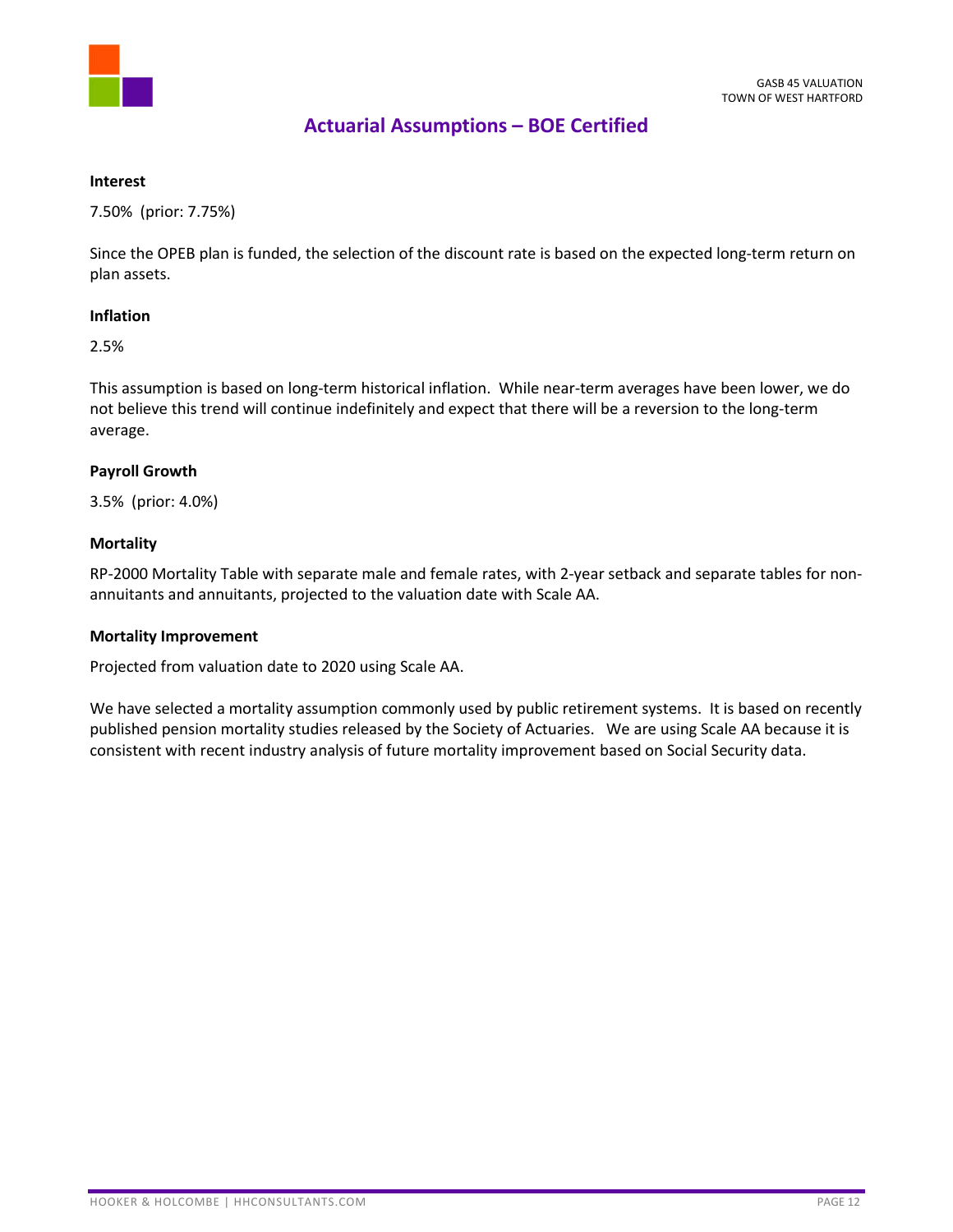

|           | <b>Eligible for</b><br><b>Normal</b><br>(Unreduced)<br><b>Retirement (Age</b><br>60 and 20 Yrs.<br>Serv. or 35 yrs.<br>Serv. |               |             | <b>Eligible for Early</b><br>(Reduced)<br><b>Retirement (Age</b><br>55 and 20 Yrs.<br>Serv. or 25 yrs.<br>Serv. |
|-----------|------------------------------------------------------------------------------------------------------------------------------|---------------|-------------|-----------------------------------------------------------------------------------------------------------------|
| Age       | <b>Male</b>                                                                                                                  | <b>Female</b> | <b>Male</b> | <b>Female</b>                                                                                                   |
| $50 - 51$ | 27.5%                                                                                                                        | 15.0%         | 2.0%        | 2.0%                                                                                                            |
| 52        | 27.5                                                                                                                         | 15.0          | 3.0         | 3.0                                                                                                             |
| 53        | 27.5                                                                                                                         | 15.0          | 3.0         | 4.0                                                                                                             |
| 54        | 27.5                                                                                                                         | 15.0          | 4.5         | 5.0                                                                                                             |
| 55        | 38.5                                                                                                                         | 30.0          | 4.5         | 6.0                                                                                                             |
| 56        | 38.5                                                                                                                         | 30.0          | 7.0         | 8.5                                                                                                             |
| 57        | 38.5                                                                                                                         | 30.0          | 10.0        | 9.5                                                                                                             |
| 58        | 38.5                                                                                                                         | 30.0          | 11.0        | 10.0                                                                                                            |
| 59        | 38.5                                                                                                                         | 30.0          | 12.0        | 10.0                                                                                                            |
| 60        | 22.0                                                                                                                         | 20.0          |             |                                                                                                                 |
| 61-62     | 25.3                                                                                                                         | 22.5          |             |                                                                                                                 |
| 63-64     | 27.5                                                                                                                         | 22.5          |             |                                                                                                                 |
| 65        | 36.3                                                                                                                         | 30.0          |             |                                                                                                                 |
| 66-69     | 27.5                                                                                                                         | 30.0          |             |                                                                                                                 |
| 70-79     | 100.0                                                                                                                        | 40.0          |             |                                                                                                                 |
| 80        | 100.0                                                                                                                        | 100.0         |             |                                                                                                                 |

# **Assumed Rates of Retirement (from CT State TRS 2014 OPEB Valuation)**

**Service-Based Withdrawal Rates (until eligible to retire) (from CT State TRS 2014 OPEB Valuation)**

|                | <b>Male</b>                 | <b>Female</b> |
|----------------|-----------------------------|---------------|
| <b>Service</b> | Rate                        | Rate          |
| $0 - 1$        | .1400                       | .1200         |
| $1 - 2$        | .0850                       | .0900         |
| $2 - 3$        | .0550                       | .0700         |
| $3 - 4$        | .0450                       | .0600         |
| $4 - 5$        | .0350                       | .0550         |
| $5 - 6$        | .0250                       | .0500         |
| $6 - 7$        | .0240                       | .0450         |
| $7-8$          | .0230                       | .0350         |
| $8-9$          | .0220                       | .0300         |
| $9 - 10$       | .0210                       | .0250         |
| $10+$          | use age-related rates until |               |
|                | eligible to retire          |               |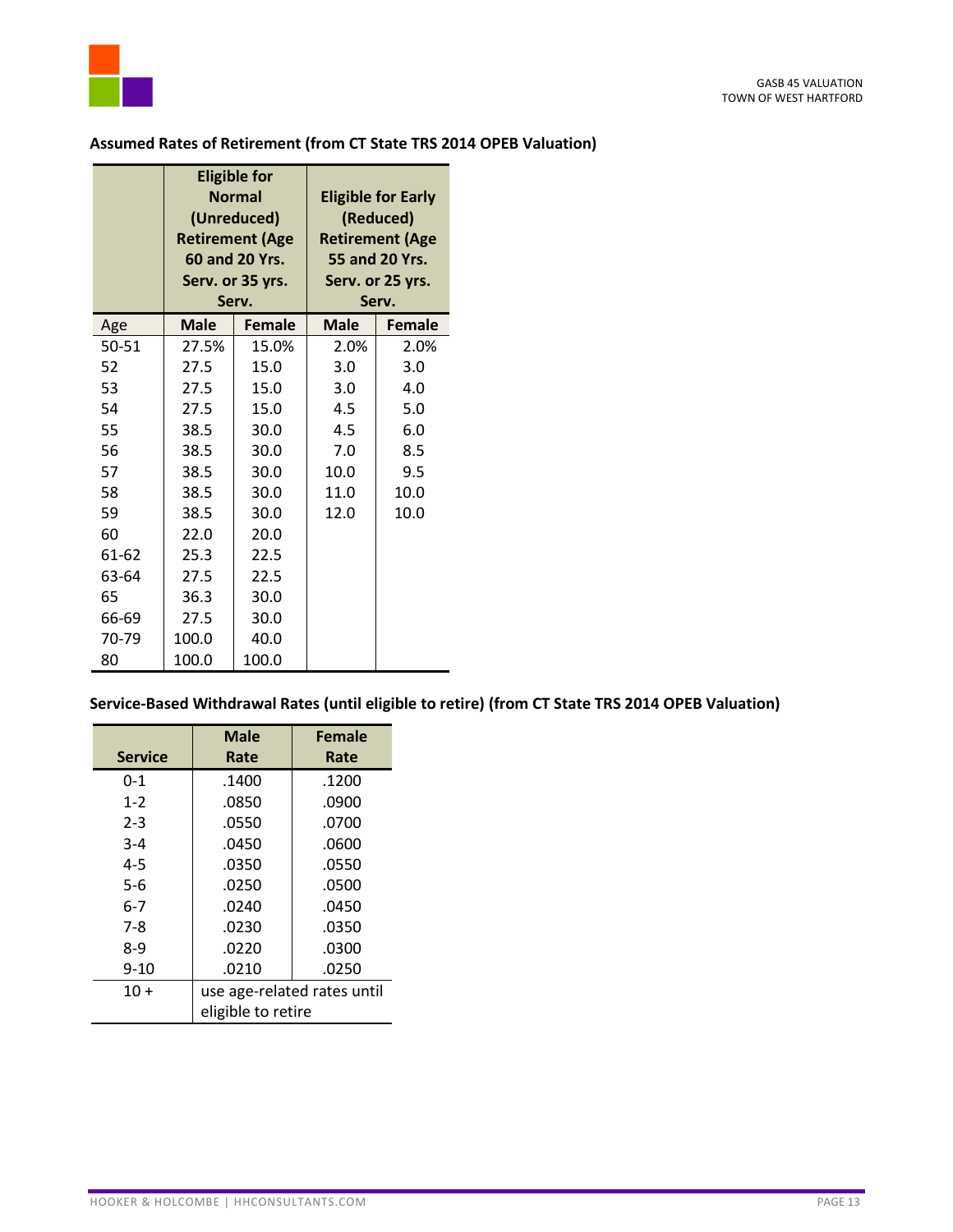

## **Sample Age-Based Withdrawal Rates (until eligible to retire) (from CT State TRS 2014 OPEB Valuation)**

|       | <b>Male</b> | <b>Female</b> |
|-------|-------------|---------------|
| Age   | Rate        | Rate          |
| 25-37 | .0120       | .0350         |
| 40    | .0120       | .0230         |
| 45    | .0126       | .0130         |
| 50    | .0196       | .0125         |
| 55    | .0276       | .0160         |
| 59+   | .0300       | .0190         |

The actuarial assumption in regards to rates of decrements is based on the rates used by the *State of Connecticut Teachers' Retirement Plan* actuaries.

#### **Assumed Rates of Non-Service-Connected Disability**

| Age | <b>Male Rates</b> | <b>Female Rates</b> |
|-----|-------------------|---------------------|
| 20  | .005%             | .005%               |
| 30  | .005              | .004                |
| 40  | .007              | .007                |
| 50  | .033              | .026                |
| ናበ+ | .128              | .050                |

The actuarial assumption in regards to rate of disability shown above is based on a standard table modified for certain plan features such as eligibility for full and early retirement where applicable and input from the plan sponsor.

#### **Amortization Growth Rate**

Starts at 2.5% in 2015 decreasing by 0.25% per year down to 0% in 2025 and beyond. (prior: 4.0%)

#### **Average Annual Premium**

| <b>Pre-65:</b>    | Single  | Dual     |
|-------------------|---------|----------|
| BOE-Non-Certified | \$7,880 | \$17,099 |

Premiums were used as the basis for per capita costs.

#### **Expected per Capita Claims (without Medicare Coordination)**

We assume that actual claims will be distributed according to the following morbidity table:

| <b>Sample Age</b> | <b>Expected Claim</b> |
|-------------------|-----------------------|
| 45                | \$6,775               |
| 50                | 7,854                 |
| 55                | 9,238                 |
| 60                | 11,025                |
| 65                | 13,543                |
| 70                | 15,700                |
| 75                | 17,763                |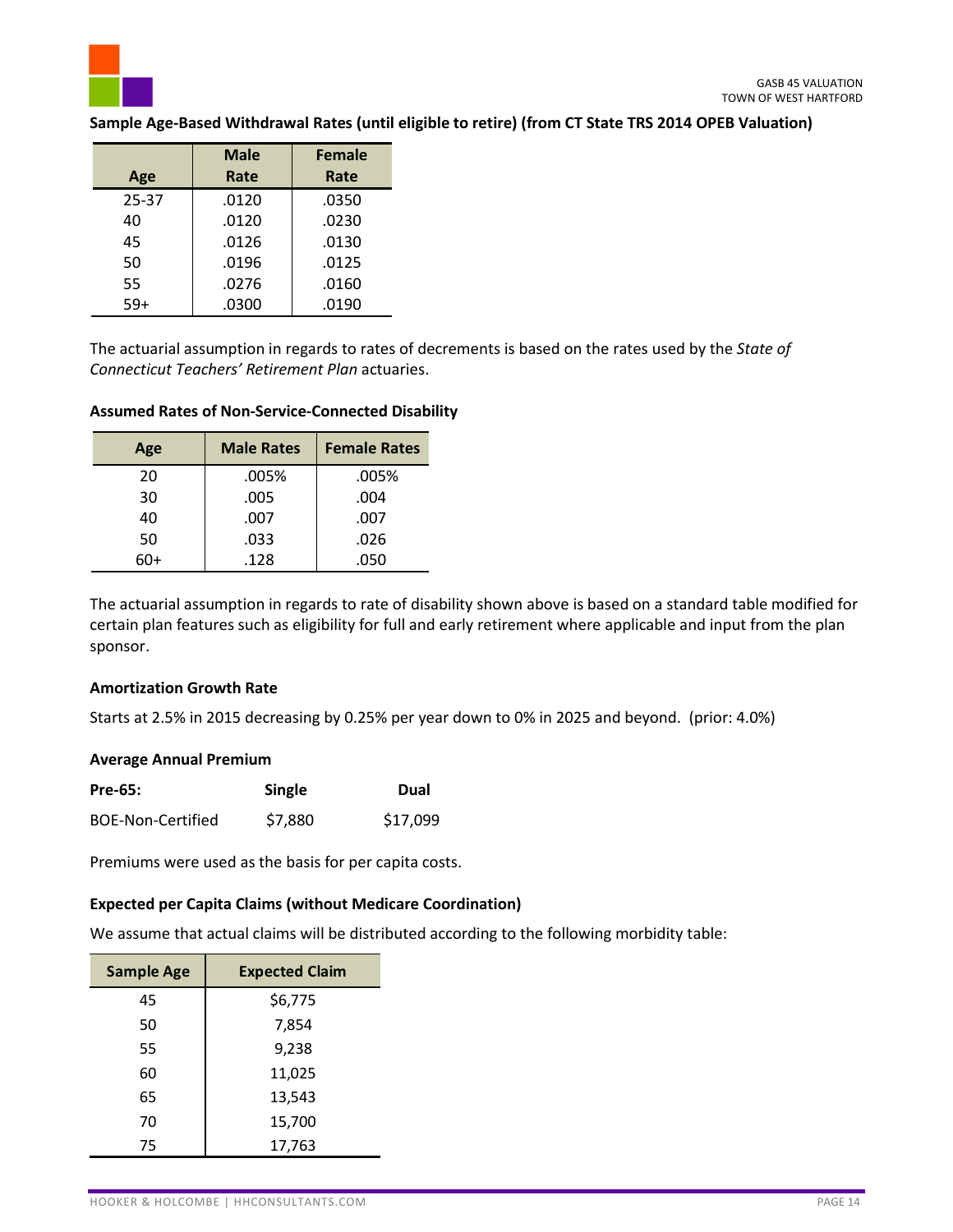

The sample per capita claims for plans not integrated with Medicare were developed as follows: Using the total count of active employees and retired participants currently electing medical coverage, we calculate the total projected claims by multiplying the total count by the average annual premium. Using the cost increases derived from a study sponsored by the Society of Actuaries Section prepared by J.P. Petertil from August 1, 2003: "Aging Curves for Health Care Costs in Retirement", we allocate the total projected claims by age. For plans integrated with Medicare, the premium is assumed to be unaffected by age.

# **Trend**

Medical trend starts at 8.0% in 2015, decreases by 0.5% per year down to 4.5% in 2022 and beyond. (prior: 6.80% grading down to an ultimate inflation rate of 4.7% over a period of 72 years)

Health care trend rates reflect both the current and long-term outlook for increases in health care costs. The short term trend rate is based on recent industry surveys, plan experience and near-term expectations. The long term trend rate is based on our general inflation assumption of 2.5% plus *2%* to reflect expectations for long-term medical inflation.

# **Medicare Eligibility**

We assume that 20% of teachers hired prior to 1986 will continue coverage post 65, without Medicare coverage.

## **Utilization**

We assume that 95% of actives and 80% of their spouses will elect medical benefit at retirement.

The actuarial assumptions in regards to utilization shown above are based on standard assumptions modified for certain plan features such as eligibility for full and early retirement where applicable and input from the plan sponsor.

# **Marriage Rates at Retirement**

We assume 85% of active males and 75% of active females will be married at retirement, and that husbands will be 3 years older than their wives.

# **Patient Protection and Affordable Care Act (PPACA)**

#### High Cost Plan Excise Tax ("Cadillac Tax"):

Effective in 2020 there will be a 40% excise tax on per capita medical benefit costs in excess of certain thresholds, which (in 2018) are \$10,200 for single coverage and \$27,500 for family coverage for Medicare eligible retirees. Thresholds (in 2018) for retirees who are between ages 55 and 65 are \$11,850 and \$30,950 for single and family coverage respectively.

After 2018, the thresholds are indexed by CPI (CPI +1% in 2018 only). CPI is assumed to be 3.0% in all future years. The impact of this future excise tax has been reflected in plan liabilities.

#### Other Requirements of PPACA:

Extended coverage for adult children and 100% coverage of preventive care are assumed to be reflected in per capita costs.

Elimination of lifetime maximum benefits and removal of the limits on essential healthcare are assumed to have no impact on plan liabilities.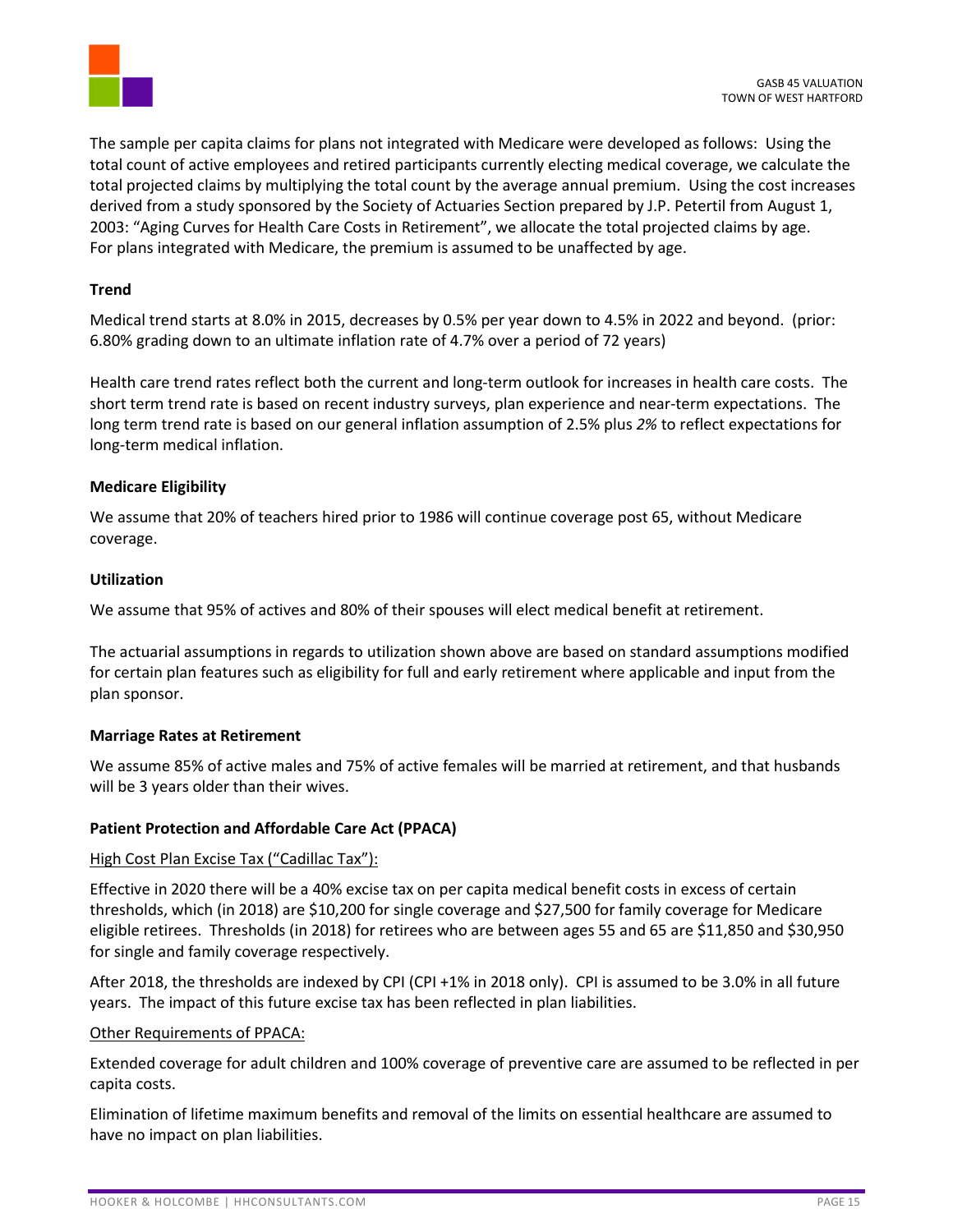

# **Actuarial Assumptions – Police & Fire**

#### **Interest**

7.50% (prior: 7.75%)

Since the OPEB plan is funded, the selection of the discount rate is based on the expected long-term return on plan assets.

# **Inflation**

2.5%

This assumption is based on long-term historical inflation. While near-term averages have been lower, we do not believe this trend will continue indefinitely and expect that there will be a reversion to the long-term average.

## **Payroll Growth**

3.5% (prior: 4.0%)

## **Mortality**

RP-2000 Mortality Table with separate male and female rates, with Blue Collar adjustment, separate tables for non-annuitants and annuitants, projected to the valuation date with Scale AA.

#### **Mortality Improvement**

Projected from valuation date to 2020 using Scale AA.

We have selected a mortality assumption commonly used by public retirement systems. It is based on recently published pension mortality studies released by the Society of Actuaries. We are using Scale AA because it is consistent with recent industry analysis of future mortality improvement based on Social Security data.

#### **Assumed Rates of Retirement**

**Fire**

| Age   | Rate |
|-------|------|
| 40-44 | 1%   |
| 45-49 | 5    |
| 50-55 | 10   |
| 56-64 | 25   |
| 65    | 100  |

#### **Police**

| Age   | Rate |
|-------|------|
| 30-39 | 1%   |
| 40-44 | 2    |
| 45-54 | 10   |
| 55-61 | 20   |
| 62    | 100  |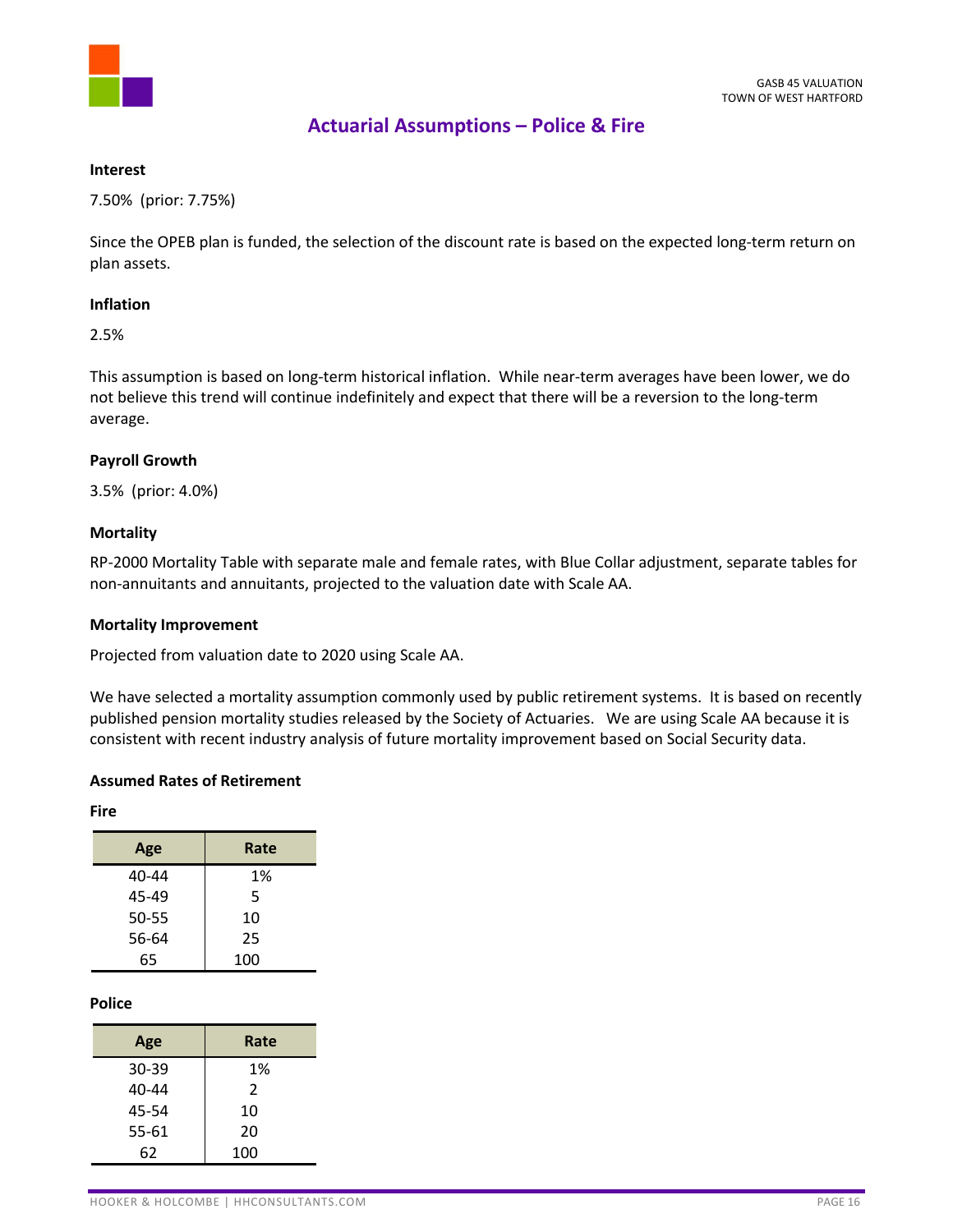

#### **Service-Based Withdrawal Rates**

**Fire**

None

# **Police**

Crocker-Sarasan Table T-1

| Age   | Rate  |
|-------|-------|
| 20    | 5.44% |
| 25    | 4.89  |
| 30    | 3.70  |
| 35    | 2.35  |
| 40    | 1.13  |
| 45    | 0.27  |
| $50+$ | 0.00  |

The actuarial assumptions in regards to rates of decrements shown above are based on a standard table modified for certain plan features such as eligibility for full and early retirement where applicable and input from the plan sponsor.

# **Amortization Growth Rate**

Starts at 2.5% in 2015 decreasing by 0.25% per year down to 0% in 2025 and beyond. (prior: 4.0%)

## **Average Annual Premium**

| <b>Pre-65:</b>         | <b>Single</b> | Dual     |
|------------------------|---------------|----------|
| Police & Fire Actives  | \$8,097       | \$16,599 |
| Police & Fire Retirees | 9,815         | 20,151   |
| Post-65:               |               |          |
| Police & Fire Retirees | \$4,356       | \$8,928  |

Premiums were used as the basis for per capita costs.

# **Expected per Capita Claims (without Medicare Coordination)**

We assume that actual claims will be distributed according to the following morbidity table:

# **Actives (Pre-65)**

| <b>Sample Age</b> | <b>Expected Claim</b> |
|-------------------|-----------------------|
| 45                | \$7,607               |
| 50                | 8,819                 |
| 55                | 10,373                |
| 60                | 12,379                |
| GΔ                | 14,594                |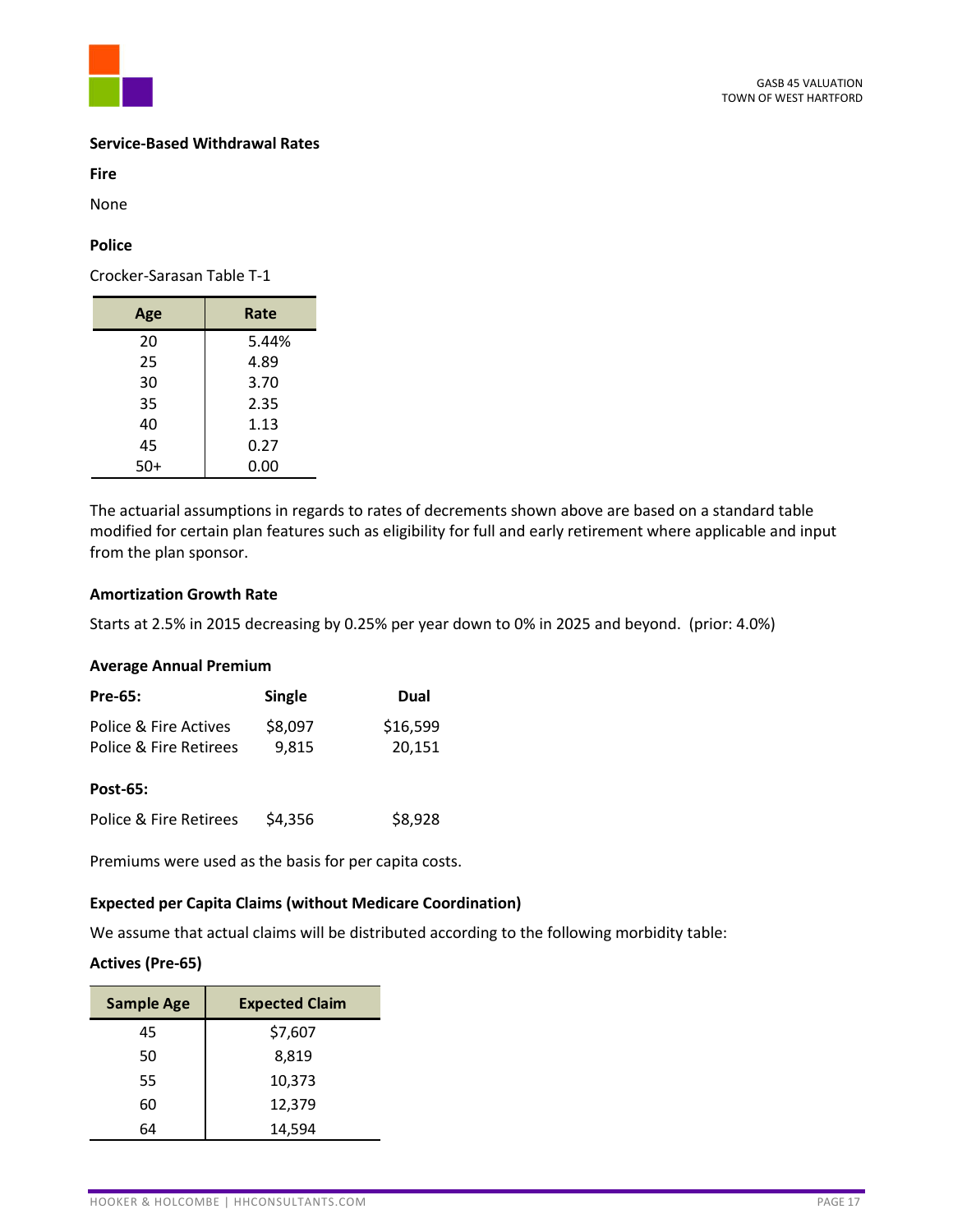

# **Retirees (Pre-65)**

| <b>Sample Age</b> | <b>Expected Claim</b> |
|-------------------|-----------------------|
| 45                | \$6,634               |
| 50                | 7,690                 |
| 55                | 9.045                 |
| 60                | 10,795                |
| 64                | 12,726                |

# **Retirees (Post-65)**

| <b>Sample Age</b> | <b>Expected Claim</b> |
|-------------------|-----------------------|
| 65                | \$3,440               |
| 70                | 3,987                 |
| 75                | 4,511                 |
| 80                | 4,981                 |
| 85                | 5,235                 |

The sample per capita claims were developed as follows: Using the total count of active employees and retired participants currently electing medical coverage, we calculate the total projected claims by multiplying the total count by the average annual premium. Using the cost increases derived from a study sponsored by the Society of Actuaries Section prepared by J.P. Petertil from August 1, 2003: "Aging Curves for Health Care Costs in Retirement", we allocate the total projected claims by age.

For active plans integrated with Medicare, the premium is assumed to be unaffected by age.

# **Trend**

Medical trend starts at 8.0% in 2015, decreases by 0.5% per year down to 4.5% in 2022 and beyond. (prior: 6.80% grading down to an ultimate inflation rate of 4.7% over a period of 72 years)

Health care trend rates reflect both the current and long-term outlook for increases in health care costs. The short term trend rate is based on recent industry surveys, plan experience and near-term expectations. The long term trend rate is based on our general inflation assumption of 2.5% plus *2%* to reflect expectations for long-term medical inflation.

#### **Utilization**

We assume that 65% of actives and their spouses will elect medical benefit at retirement.

The actuarial assumptions in regards to utilization shown above are based on standard assumptions modified for certain plan features such as eligibility for full and early retirement where applicable and input from the plan sponsor.

# **Marriage Rates at Retirement**

We assume 80% of active males and 65% of active females will be married at retirement, and that husbands will be 3 years older than their wives.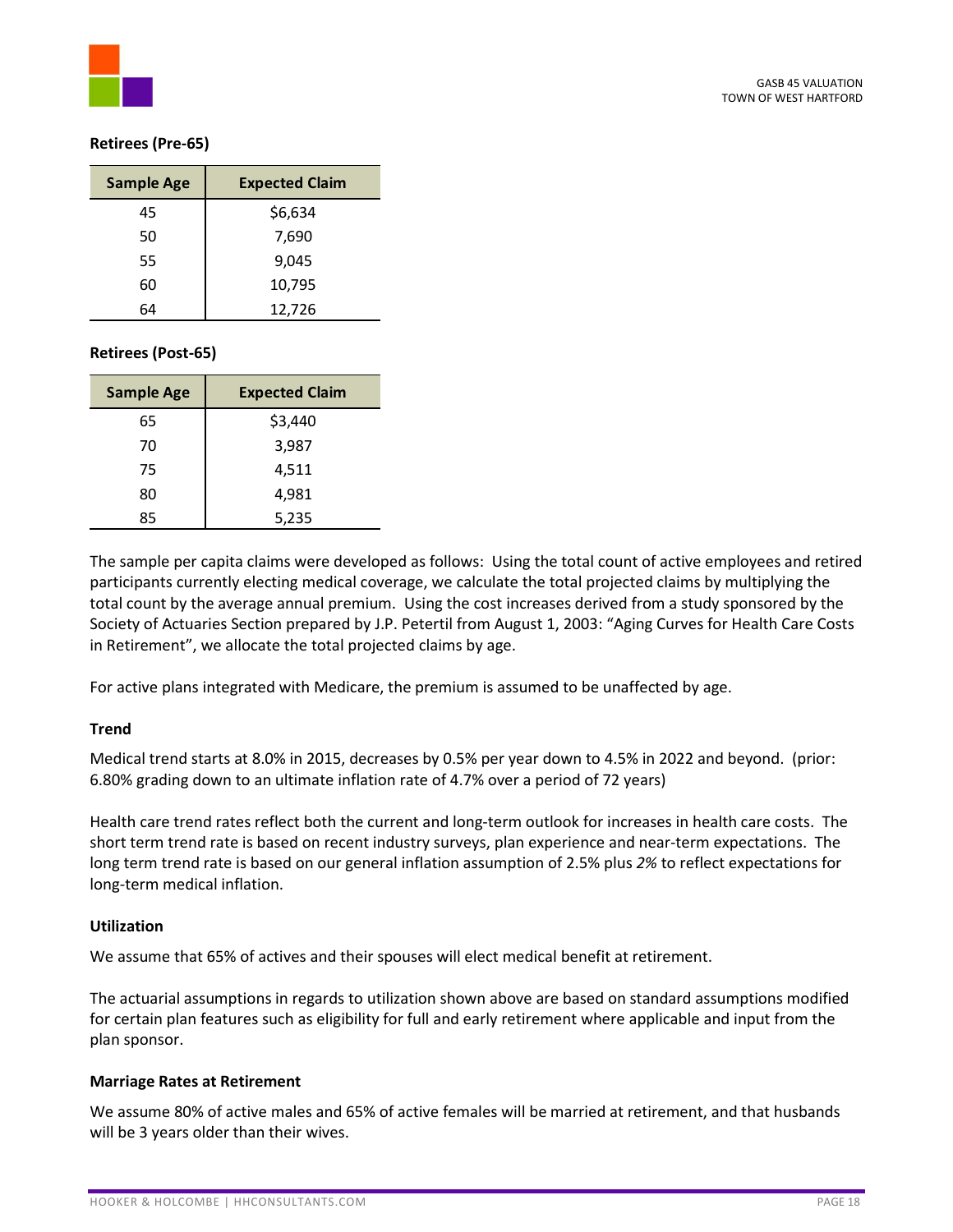

# **Patient Protection and Affordable Care Act (PPACA)**

# High Cost Plan Excise Tax ("Cadillac Tax"):

Effective in 2020 there will be a 40% excise tax on per capita medical benefit costs in excess of certain thresholds, which (in 2018) are \$10,200 for single coverage and \$27,500 for family coverage for Medicare eligible retirees. Thresholds (in 2018) for retirees who are between ages 55 and 65 are \$11,850 and \$30,950 for single and family coverage respectively.

After 2018, the thresholds are indexed by CPI (CPI +1% in 2018 only). CPI is assumed to be 3.0% in all future years. The impact of this future excise tax has been reflected in plan liabilities.

## Other Requirements of PPACA:

Extended coverage for adult children and 100% coverage of preventive care are assumed to be reflected in per capita costs.

Elimination of lifetime maximum benefits and removal of the limits on essential healthcare are assumed to have no impact on plan liabilities.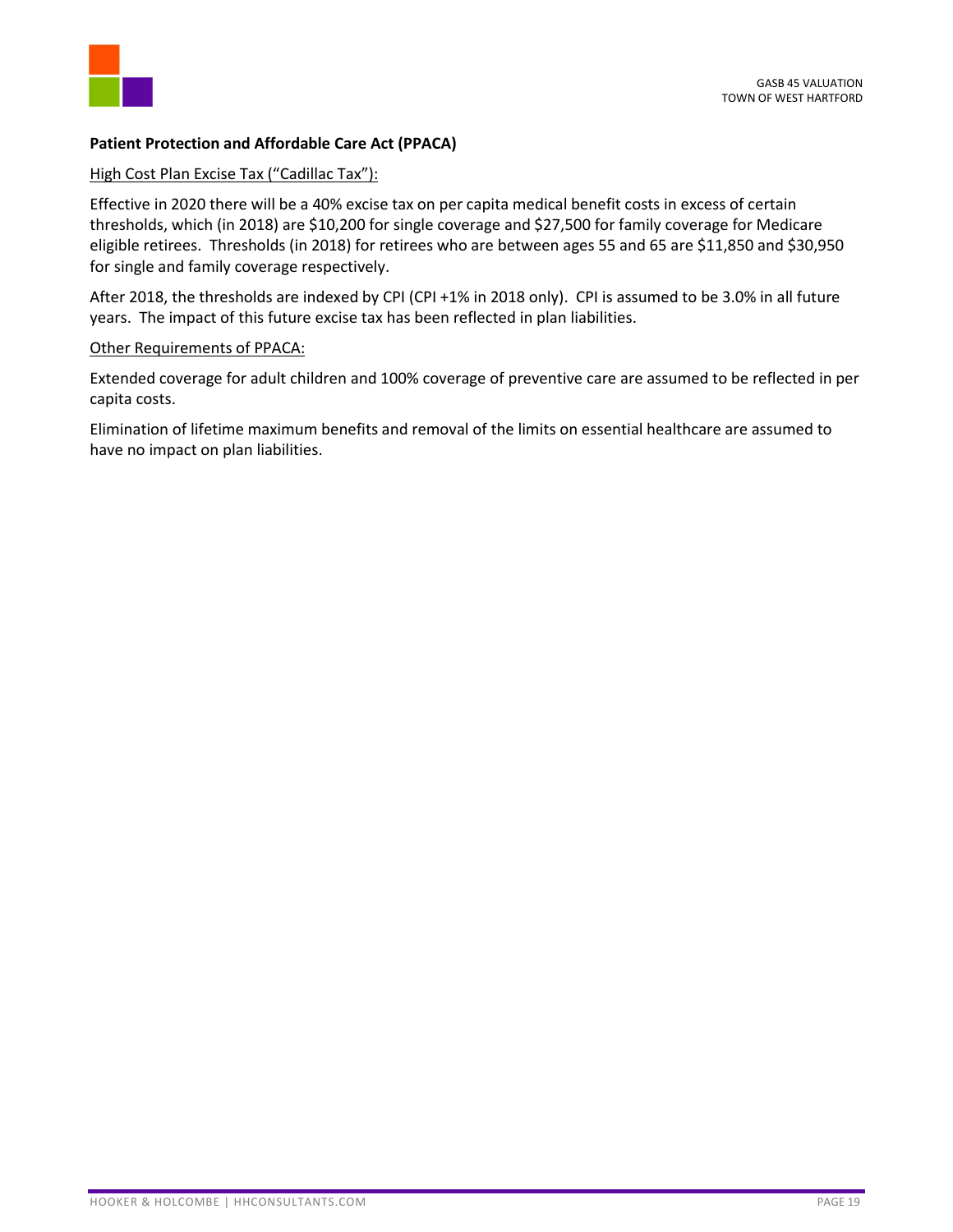

# **Summary of Plan Provisions – Town**

This summary is intended only to describe our understanding of the essential benefits that will be provided to future retirees based on copies of bargaining agreements, applicable personnel rules and the benefits being currently provided to retired members. All eligibility requirements and benefit amounts shall be determined in strict accordance with the relevant plan documents. To the extent that this summary does not accurately reflect the plan provisions, then the results of this valuation may not be accurate.

# **Fire (61)**

Eligibility: For firefighters hired on or before July 1, 2005, the earliest of age 55 with 10 years of Credited Service, 20 years of Credited Service, or age 65. For Firefighters hired after July 1, 2005, age 50 with 25 years of Credited Service or age 65. An employee retiring at age 65 but without meeting the service requirement is not eligible for retiree health insurance.

**Premium Sharing – Fire -** Date of hire prior to April 1, 1986:

10-15 years of Credited Service: Town pays greater of rate in effect on July 1st after retirement or 50% of the premium.

15-20 years of Credited Service: Town pays greater of rate in effect on July 1st after retirement or 75% of the premium.

20+ years of Credited Service: Town pays 100% of the premium.

For Fire employees hired on or after April 1, 1986 and prior to January 1, 2001: Town pays 100% of premium with 20 years of credited service, age 55 years and 10 years of credited service, or age 65. For  $10 - 15$  years of credited service, Town plan will pay as secondary if retiree has primary insurance.

Fire employees with date of hire on or after January 1, 2001 and prior to July 1, 2005:

Less than 20 years of service: No coverage.

20+ years of service: Town pays 100% of the premium.

Fire employees with date of hire on or after July 1, 2005:

Less than 25 years of service: No coverage.

25+ years of service, age 50: Town pays 100% of the premium.

Fire employees hired after April 1, 2014, pay 25% of the self-insured equivalent rate for retiree and retiree dependent healthcare in retirement. These employees do not contribute to retiree and retiree dependent healthcare as active employees.

Life Insurance: 50% of the amount of life insurance in force immediately prior to retirement (not to exceed \$25,000).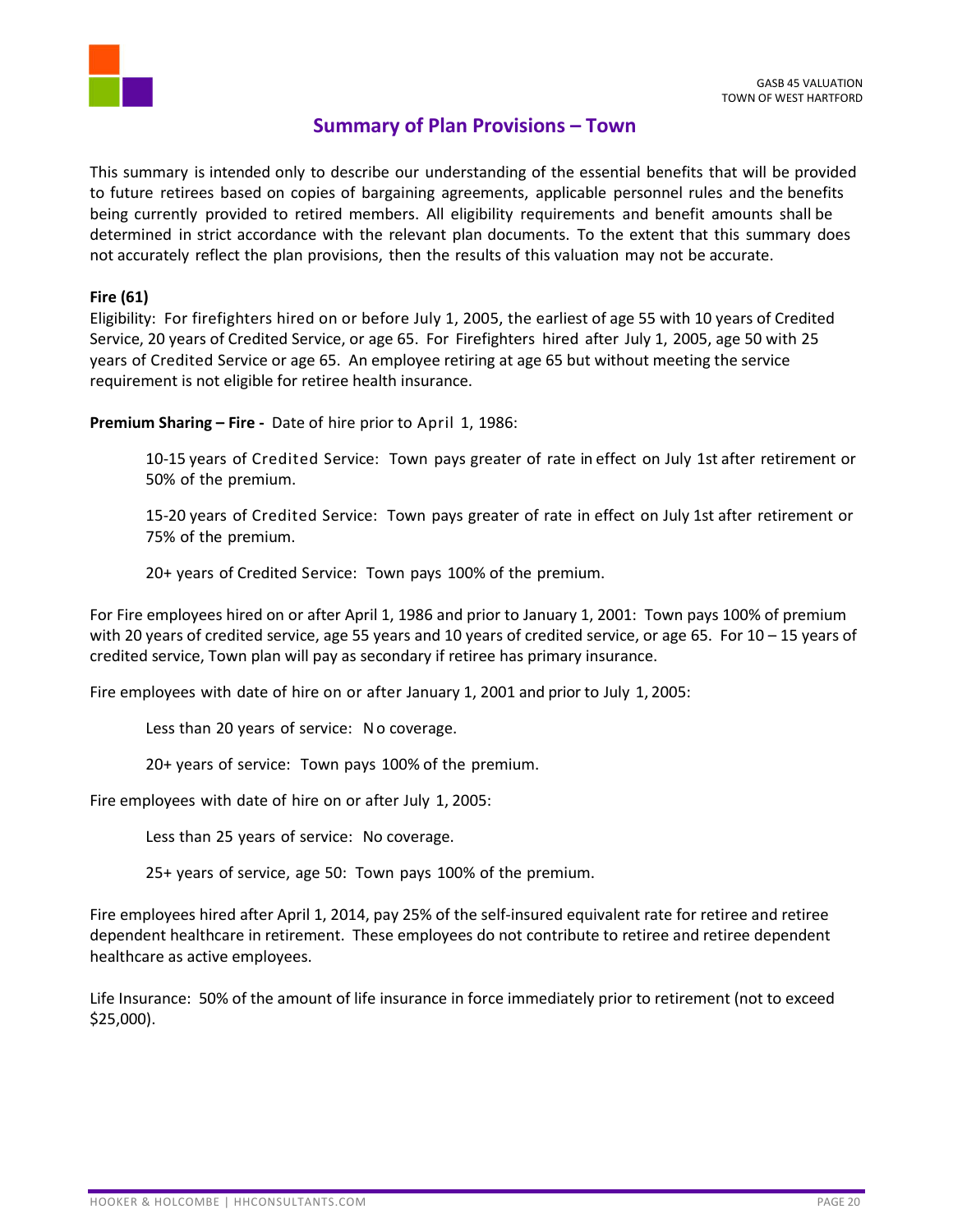

Eligibility: Police Officers hired on or after 7/1/1986 but prior to 8/1/2006, 20 years of credited service. Those hired on or after 8/1/2006, must have 25 years of credited service to receive retiree health benefits.

Police employees with date of hire on or after July 1, 1986 and prior to August 1, 2006:

Less than 20 years of service: No coverage.

20+ years of service: Town pays 100% of the premium.

Police employees with date of hire on or after August 1, 2006:

Less than 25 years of service: No coverage.

25+ years of service: Town pays 100% of the premium.

On-the-job Disability Pension, Police and Fire: Effective July 1, 1987, Town pays 100% of the premium.

Life Insurance: Effective July 1, 1981, 25% of the amount of life insurance in force immediately prior to retirement (not to exceed \$7,500).

## **Police & Fire Active Contributions**

Effective October 2, 2000, active Police employees pay 1% of bi-weekly base wage toward the cost of retiree health benefits.

Effective July 1, 2006, active Police employees pay 1.65% of bi-weekly base wage toward the cost of retiree health benefits.

Effective July 15, 2002, active Fire employees pay 1% of bi-weekly base wage toward the cost of retiree health benefits.

Effective July 1, 2005, active Fire employees hired after July 1, 2005 but before April 1, 2014, pay 1% of biweekly base wage toward the cost of retiree health benefits and an additional 0.65% toward the cost of dependent health benefits.

#### **Town Employees**

#### *Streets Union (62) Eligibility:*

Date of hire before July 1, 2003: Earliest of age 55 with 25 years of Credited Service, age 60 with 10 years of Credited Service, age 70 or any age with 30 years of Credited Service.

Date of hire on or after July 1, 2003: Earliest of age 65 with 15 years of Credited Service, age 70 or any age with 35 years of Credited Service.

Life Insurance: 50% of the amount of life insurance in force immediately prior to retirement (Effective October 27, 1998, not to exceed \$25,000)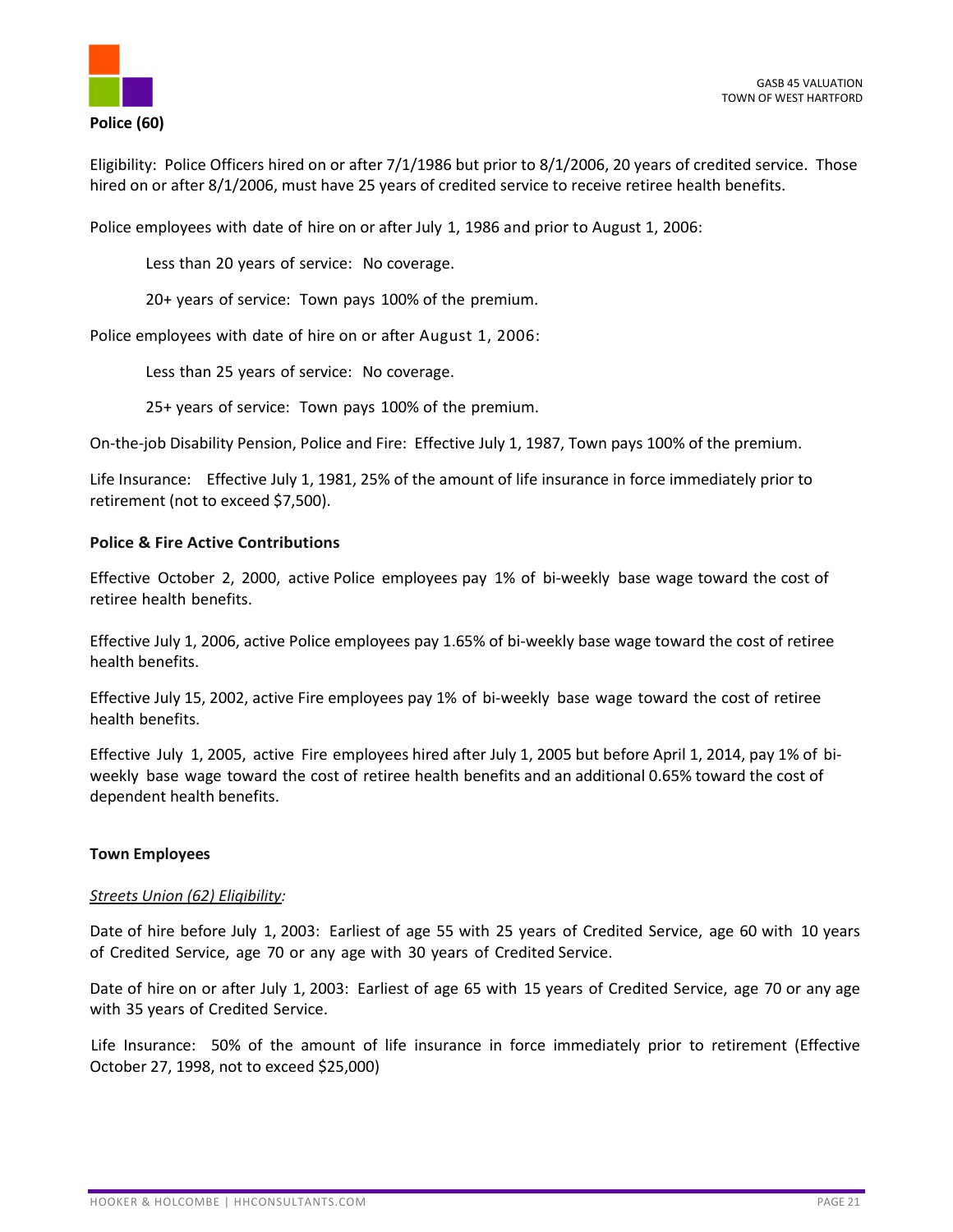

## *Dispatchers Union (64) Eligibility:*

Date of hire on or after January 1, 1999 but prior to 7/1/2007: Earliest of age 55 with 25 years of Credited Service or age 60 with 10 years of Credited Service or 20 years of credited service with no age requirement or age 70.

Date of hire on or after July 1, 2007: Earliest of any age with 25 years of service or age 60 with 10 years of Credited Service or age 70

Life Insurance: 50% of the amount of life insurance in force immediately prior to retirement (Effective May 9, 1999, not to exceed \$25,000)

# *Grounds Union (70), Building Maintenance Union (71) and Supervisor Union (74) Eligibility:*

Date of hire before July 1, 2003: Earliest of age 55 with 25 years of Credited Service, age 60 with 10 years of Credited Service, age 70 or any age with 30 years of Credited Service.

Date of hire on or after July 1, 2003: Earliest of age 65 with 15 years of Credited Service, age 62 with 35 years of Credited Service, or age 70.

Life Insurance: 50% of the amount of life insurance in force immediately prior to retirement (Effective January 1, 1998, not to exceed \$25,000). For Grounds Union members hired on or after November 10, 2015, each employee pensioned will have their group life insurance automatically reduced to \$25,000.

*Non-Bargaining Non-Public School Nurses (58), Directors (59), Clerical Union (65), Non-Bargaining Clerical (66), Non-Bargaining Unit (68), Professional/Management Union (73), ), Parking Monitors (81), Non-Bargaining Corporate Counsel Management (87) and Town Manager Eligibility:* 

Date of hire before July 1, 2003: Earliest of age 55 with 25 years of Credited Service, age 60 with 10 years of Credited Service, or age 70.

Date of hire on or after July 1, 2003: Earliest of age 65 with 15 years of Credited Service, age 62 with 35 years of Credited Service, or age 70.

Life Insurance (exclude Parking Monitors (81)): 50% of the amount of life insurance in force immediately prior to retirement (Effective January 1, 1998, not to exceed \$25,000). For Professional and Management Union members hired on or after November 10, 2015, each employee pensioned will have their group life insurance automatically reduced from the coverage amount as an active employee to \$25,000. The Town Manager pensioned immediately upon termination will have life insurance reduced to \$100,000.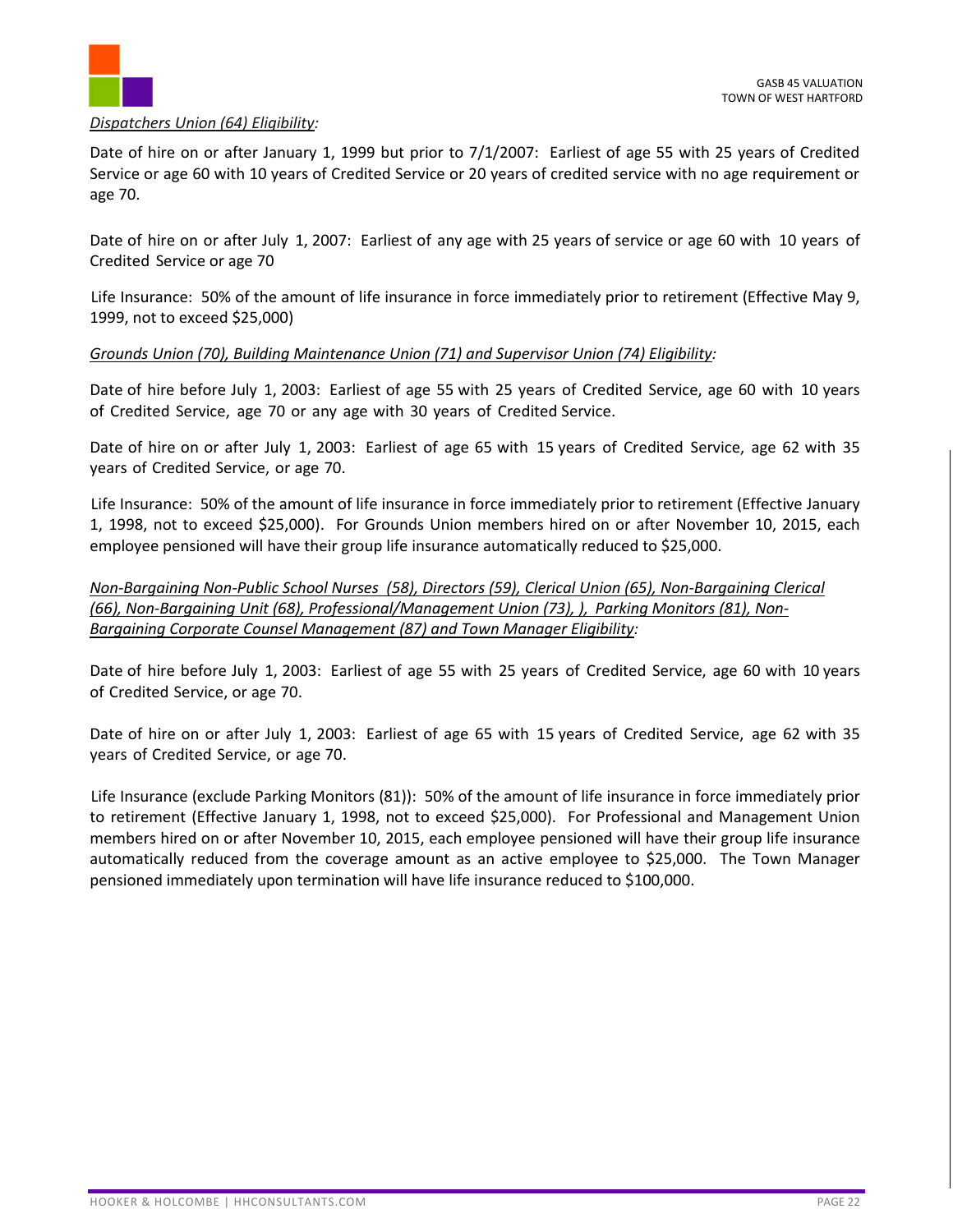

# *Dispatchers Union (64) Eligibility:*

Date of hire before 7/1/1986, Town pays 100% with Normal retirement pension.

Date of hire on or after July 1, 1986 and prior to January 1, 1999:

Receive a normal retirement pension benefit with eligibility at age 55 with 25 years of service: Town pays 93% of the premium until Medicare eligibility, then Town pays 100%.

Receive a normal retirement pension benefit with eligibility at age 60 with 10 years of service: Town pays 70% of the premium until Medicare eligibility, then Town pays 100%.

Date of hire on or after January 1, 1999 but prior to July 1, 2007:

Receive a normal retirement pension benefit with eligibility at 20 years of credited service and have at least 25 years of service but has not reached age 55: Town pays 82.5% of the premium until Medicare eligibility, then Town pays 100%.

Receive a normal retirement pension benefit with eligibility at age 55 with 25 years of service: Town pays 85% of the premium until Medicare eligibility, then Town pays 100%.

Receive a normal retirement pension benefit with eligibility at age 60 with 10 years of service: Town pays 70% of the premium until Medicare eligibility, then Town pays 100%.

Any active employee as of January 1, 1999, or hired on or after January 1, 1999 but prior to July 1, 2007, who retires with a normal retirement benefit with 20 years of credited service, the Town pays 80%.

#### **Premium Sharing:**

Date of hire prior to July 1, 1986 who receives either an early or normal retirement pension benefit: Town pays 100%of premium.

All non-public safety groups except for Dispatchers Union (64):

Date of hire on or after July 1, 1986 and prior to November 10, 1997 who receives a normal retirement pension benefit: Town pays 93% of the premium until Medicareeligibility,thenTown pays100%.

Date of hire on or after November 10, 1997 and on or before June 30, 2003:

Receive a normal retirement pension benefit with eligibility at age 55 and 25 years of service: Town pays 85% of the premium until Medicare eligibility, then Town pays 100%.

Receive a normal retirement pension benefit with eligibility at age 60 and 10 years of service: Town pays 70% of the premium until Medicare eligibility, then Town pays 100%.

Date of hire on or after July 1,2003:

Receive a normal retirement pension benefit with eligibility at age 65 with 15 years of service or age 62 with 35 years of service: Town pays 75% of the premium for employee and 50% of the premium for dependent until Medicare eligibility, then Townpays 100%.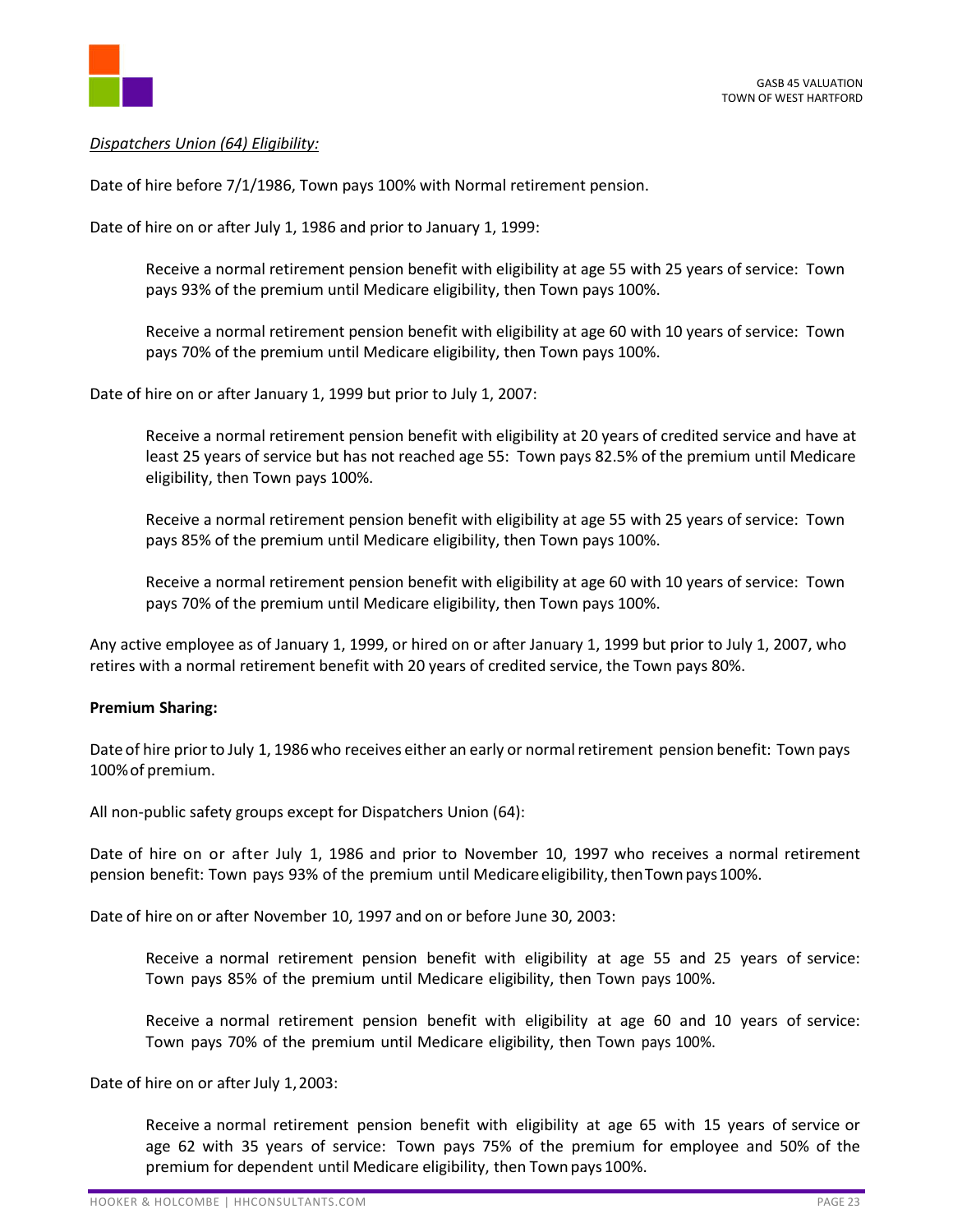

# **Health Benefits with a Disability Pension:**

Streets Union (62): Effective October 27, 1998

Dispatchers Union (64): Effective January 1, 1999

Non-Bargaining Non-Public School Nurses (58), Directors (59), Clerical Union (65) Non-Bargaining Clerical (66), Non-Bargaining Unit (68), Grounds Union (70), Building Maintenance Union (71), Professional /Management Union (73), Supervisory Union (74), , Non-Bargaining Corporate Counsel Management (87), and Town Managers: Effective January 1, 1998

Eligibility: At least of 10 years of service. Dependent coverage will be terminated after 1 year.

Premium Sharing: Employees shall contribute (100 – 3.5 x employee's years of service) percent.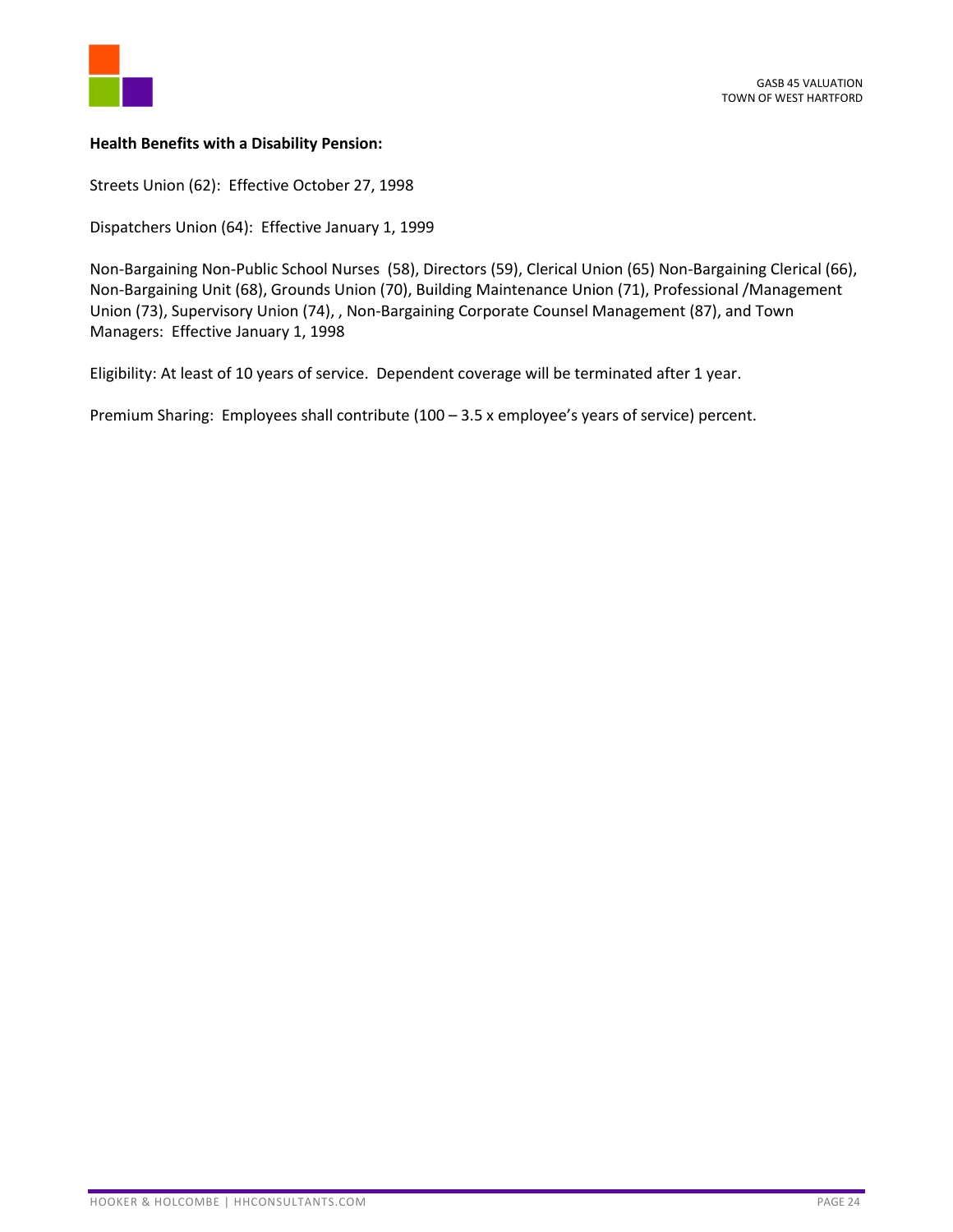

# **Summary of Plan Provisions – BOE**

This summary is intended only to describe our understanding of the essential benefits that will be provided to future retirees based on copies of bargaining agreements, applicable personnel rules and the benefits being currently provided to retired members. All eligibility requirements and benefit amounts shall be determined in strict accordance with the relevant plan documents. To the extent that this summary does not accurately reflect the plan provisions, then the results of this valuation may not be accurate.

#### **Board of Education**

## *Teachers and Administrators Eligibility:*

Teachers or Administrators retiring under the Connecticut State Teachers Retirement System shall be eligible to receive health benefits for self and spouse.

## *Secretarial/Clerical (02) Eligibility:*

Date of hire before May 1, 2006: Earliest of age 55 with 25 years of Credited Service, age 60 with 10 years of Credited Service, or age 70.

Date of hire on or after May 1, 2006: Earliest of age 65 with 15 years of Credited Service, age 62 with 35 years of Credited Service, or age 70.

Life Insurance: \$10,000

## *Custodial Union (05) Eligibility:*

Date of hire before January 1, 2006: Earliest of age 55 with 25 years of Credited Service, age 60 with 10 years of Credited Service, age 70, or any age with 30 years of Credited Service.

Date of hire on or after January 1, 2006: Earliest of age 65 with 15 years of Credited Service, age 70, or any age with 35 years of Credited Service.

#### *Maintenance Union (06) Eligibility:*

Date of hire before July 1, 2004: Earliest of age 55 with 25 years of Credited Service, age 60 with 10 years of Credited Service, age 70, or any age with 30 years of Credited Service.

Date of hire on or after July 1, 2004: Earliest of age 65 with 15 years of Credited Service, age 62 with 35 years of Credited Service, or age 70.

#### *Nurses Union (07) Eligibility:*

Date of hire before July 1, 2004: Earliest of age 55 with 25 years of Credited Service, age 60 with 10 years of Credited Service, or age 70.

Date of hire on or after July 1, 2004: Earliest of age 65 with 15 years of Credited Service, age 62 with 35 years of Credited Service, or age 70.

# *Non-Bargaining Union (09) Eligibility:*

Date of hire before July 1, 2006: Earliest of age 55 with 25 years of Credited Service, age 60 with 10 years of Credited Service, or age 70.

Date of hire on or after July 1, 2006: Earliest of age 65 with 15 years of Credited Service, age 62 with 35 years of Credited Service, or age 70.